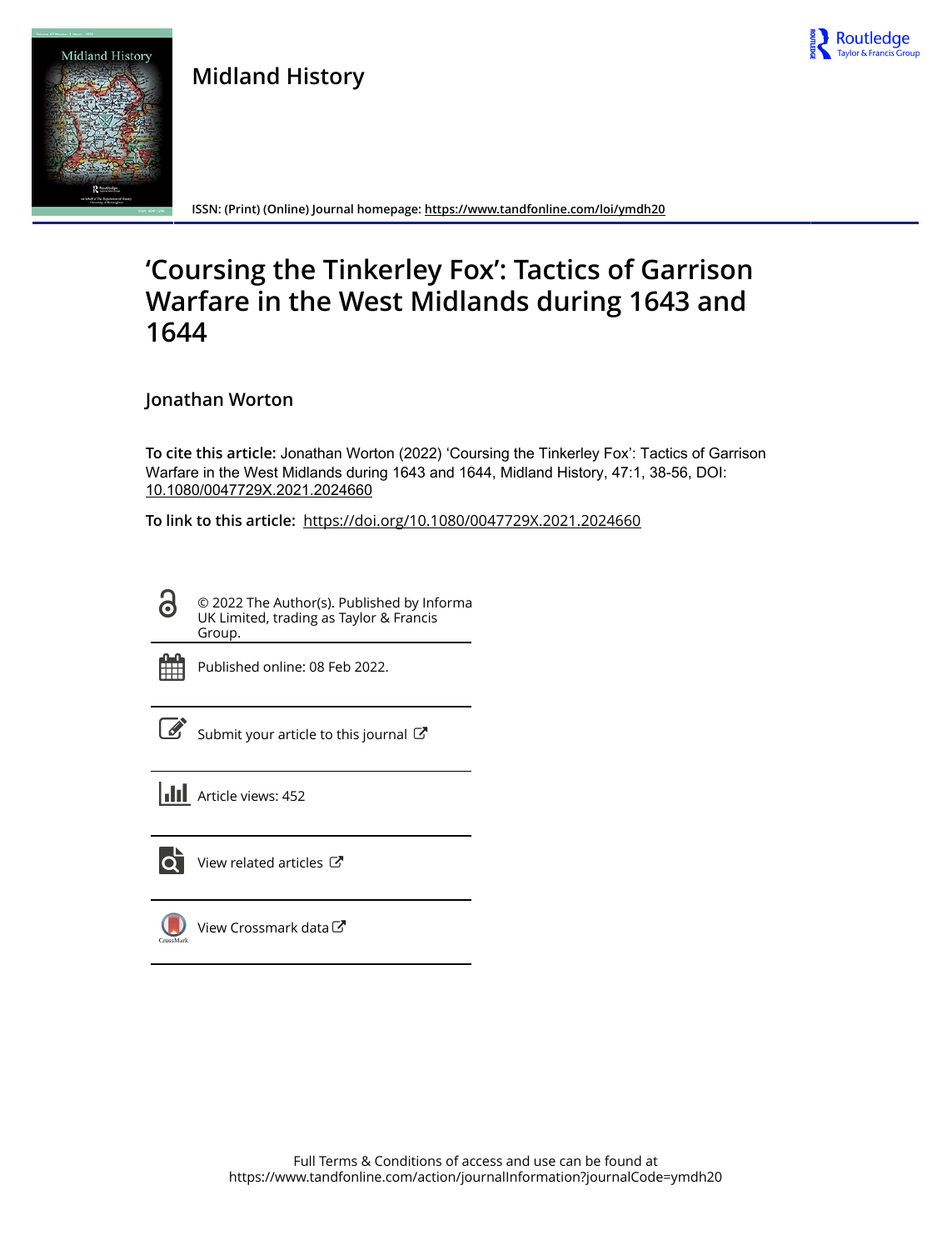**a** OPEN ACCESS **a** Check for updates

Routledae Tavlor & Francis Group

## **'Coursing the Tinkerley Fox': Tactics of Garrison Warfare in the West Midlands during 1643 and 1644**

#### Jonathan Worton

Department of History and Archaeology, University of Chester, Chester, UK

#### **ABSTRACT**

A military defeat for the parliamentarians in south Staffordshire in March 1644 involved the capitulation of their outpost at Stourton Castle to Worcestershire royalists. The beaten parliamentary commander was Colonel John Fox, who in autumn 1643 had established a garrison near Birmingham at Edgbaston. This, like Stourton Castle in turn, was one of the number of strongholds in the West Midlands the opposing sides held as a strategy for territorial control. Indeed, much of the fighting of the English Civil War of 1642–6 involved clashes between local garrisonbased forces, sometimes fought for the possession of rival strongpoints. In March 1644 Fox enabled the parliamentarian seizure of Stourton Castle for reasons that also impelled inter-garrison warfare elsewhere. The subsequent short campaign to besiege or relieve the castle is reconstructed here, as a case study of the tactics and conduct of the localized military action that shaped the course of the wider war.

#### **KEYWORDS**

English Civil War; Stourton Castle; garrison warfare; royalists; parliamentarians; 'Tinker' Fox

#### **Introduction and Contexts**

In mid-April 1644, in the third year of civil war in England, the lead writer of *Mercurius Britanicus*, one of the London-based pro-parliamentarian periodicals reporting the war, encouraged his readership to disbelieve recent news in the royalist mouthpiece journal *Mercurius Aulicus*, 'of a little defeat we had in Staffordshire'. 'But I must profess I scarce believe it, for he hath such a trick', continued the parliamentarian columnist, ridiculing Aulicus's editor, for:

telling lies today, and asking pardon tomorrow, that I dare say the next week he will be desiring an excuse from the reader, and that he was mistaken in shire, or the men, or that the news was brought by some that came away too soon and stayed no longer than the forenoon of the fight. $<sup>1</sup>$  $<sup>1</sup>$  $<sup>1</sup>$ </sup>

For its part, *Mercurius Aulicus*, published at the end of March out of King Charles I's wartime capital and headquarters at Oxford, had reported in some detail how royalists

This is an Open Access article distributed under the terms of the Creative Commons Attribution-NonCommercial-NoDerivatives License (http://creativecommons.org/licenses/by-nc-nd/4.0/), which permits non-commercial re-use, distribution, and reproduction in any medium, provided the original work is properly cited, and is not altered, transformed, or built upon in any way.

**CONTACT** Jonathan Worton **۞** j.worton@chester.ac.uk **Department of History and Archaeology, University of** Chester, Chester CH1 4JB, UK <sup>1</sup>

<span id="page-1-0"></span>British Library (BL), E.42(27), Thomason Tracts (TT), *Mercurius Britanicus*, 8–15 April 1644, 244. Note that while contemporary spellings of titles of journals have been retained, other quotations have been modernized and corrected.

<sup>© 2022</sup> The Author(s). Published by Informa UK Limited, trading as Taylor & Francis Group.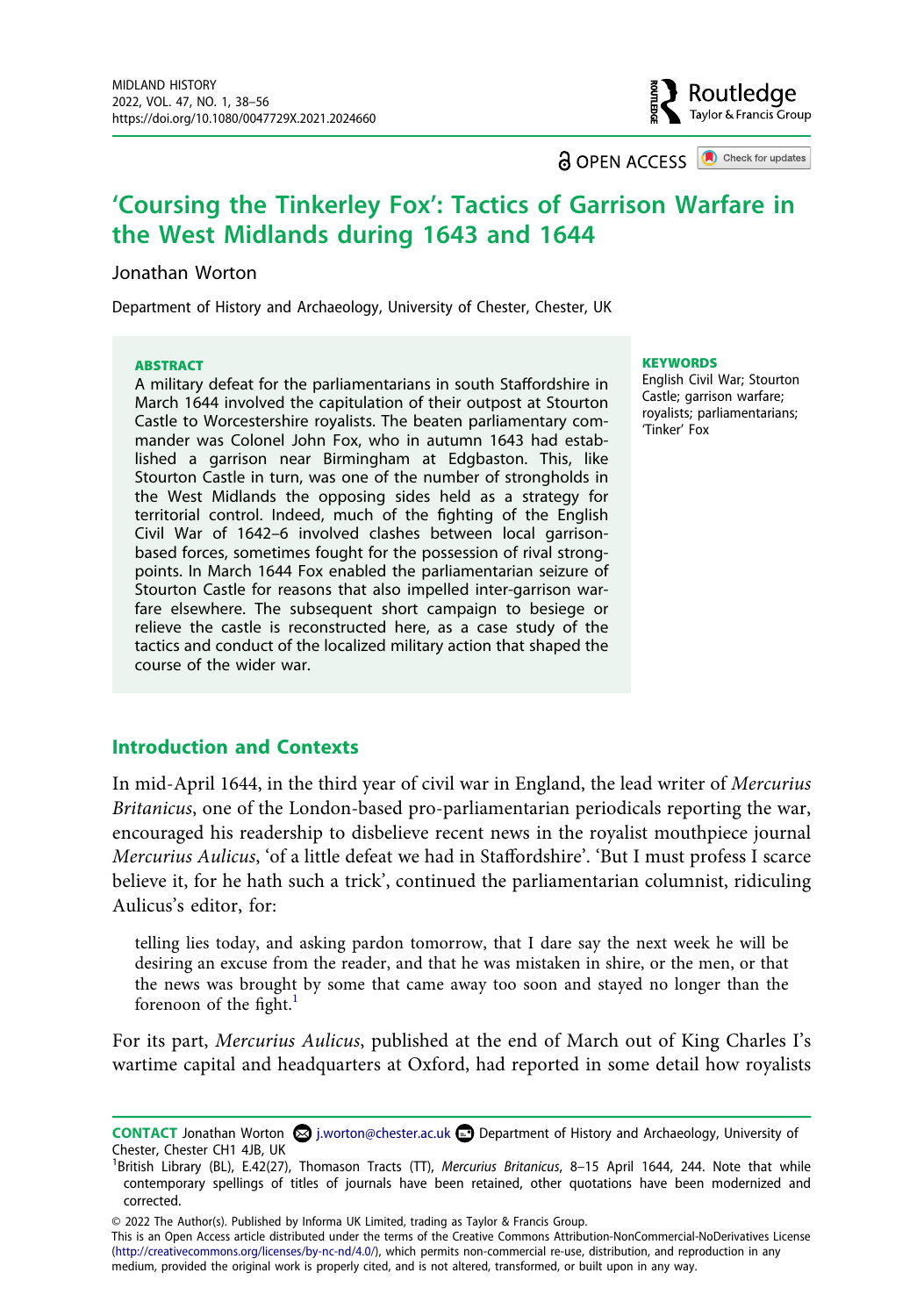captured the parliamentary stronghold at Stourton Castle in south Staffordshire, after having routed a relieving force. Those parliamentarians were said to have been 'piteously banged', their commander Colonel John Fox heading their flight across nearby Stourbridge Heath: 'the first running rebel was the jovial Tinker himself, whose example was well followed by all his worthy train'.<sup>2</sup> Fox had already been stigmatized in royalist propaganda as a Tinker, and therefore socially unfit to hold a commissioned rank, probably because of his artisanal background as a metal-worker or dealer in the West Midland trade.<sup>3</sup> The victorious royalists were commanded by Sir Gilbert Gerard, a protégé of Prince Rupert appointed in mid-December 1643 to the governorship of the city of Worcester and as such the de-facto commander of royalist forces in Worcestershire.<sup>4</sup> Confirming the fact of the 'little defeat' of the parliamentarians at Stourton, on 2 April Gerard reported the action in a dispatch to Rupert as the regional commander-in-chief. Gerard likened his men's pursuit of the enemy to the chase of the hunt, boasting of having 'recently been coursing the Tinkerley Fox'.<sup>5</sup> In situation reports written to his immediate and parliament's regional commander the Earl of Denbigh, on 27 March, Fox admitted how in that day's engagement his soldiers were 'forced to retreat disorderly', and next day confirmed that Stourton Castle had been surrendered to Gerard's royalists.<sup>[6](#page-2-4)</sup>

Colonel John 'Tinker' Fox's Civil War military career has previously featured in *Midland History*, making this a complementary work. Andrew Hopper's 1999 paper was an overview of Fox's service in the parliamentary cause in the West Midlands during the 1642–6 conflict, in the context of the 'politics' of Civil War garrison warfare in which Fox's force engaged from their base at Edgbaston House, Warwickshire.<sup>[7](#page-2-5)</sup> This work in turn informed Hopper's biographical essay on Fox in the *Oxford Dictionary of National Biography*. [8](#page-2-6) In *Midland History* in 2010, C. D. Gilbert re-examined Fox's most notoriously successful operation of 3 May 1644, when he raided the royalist-held town of Bewdley, on the River Severn in Worcestershire, taking the governor captive.<sup>9</sup>

Gilbert's appraisal of the 'dramatic incident' of Fox's sortie upon royalist Bewdley endorsed Hopper's conclusions about Fox's effectiveness in hit-and-run raiding; the contemporary phrase 'beating up of quarters', referred to the tactic of surprising the enemy in their billets or encampments. Such occasional small-scale engagements, limited in objective and duration by Fox's modest military resources and the effectiveness of his men, coupled to a regionally strategically useful role in gathering intelligence, were the mainstay of Fox's operations. The sole occasion when Fox, in Hopper's phrase, 'attempted something more ambitious than a raiding party', in advancing parliamentarian territorial hold and engaging the enemy in the open field, was in

<span id="page-2-0"></span><sup>&</sup>lt;sup>2</sup>BL, E.42(26), TT, *Mercurius Aulicus*, 30 March 1644, 908.<br><sup>3</sup>A L Hopper, 'Tipker' Fox and the Politics of Garrison.

<span id="page-2-1"></span><sup>&</sup>lt;sup>3</sup>A. J. Hopper, 'Tinker' Fox and the Politics of Garrison Warfare in the West Midlands, 1643–50', *Midland History*, 24.1<br>(1999), 100–1.  $(1999)$ , 100–1.<br><sup>4</sup>P Hutton *The* 

<span id="page-2-2"></span>R. Hutton, *The Royalist War Effort* 1642–1646, 2nd edn (London: Routledge, 2003), pp. 121, 127. <sup>5</sup>

<span id="page-2-3"></span><sup>&</sup>lt;sup>5</sup>William Salt Library (WSL), SMS 518/3, Prince Rupert's Papers.

<span id="page-2-4"></span><sup>&</sup>lt;sup>6</sup>Warwickshire Record Office (WRO), C2017/C9/73, Civil War Letter Books of the Earl of Denbigh, Vol. I, Fox to Denbigh, 27 March 1644 (from which the quotation is taken); C2017/C9/74, Fox to Denbigh, 28 March 1644.

<span id="page-2-5"></span><sup>&</sup>lt;sup>7</sup> Hopper, 'Garrison Warfare', 98-113.

<span id="page-2-6"></span>A. J. Hopper, 'Fox, John [called Tinker Fox] (*bap*. 1610, *d*. 1650)', in *Oxford Dictionary of National Biography* (*ODNB*), 23 September 2004 < <https://doi.org/10.1093/ref:odnb/66618> > [accessed 10 December 2020].

<span id="page-2-7"></span>C. D. Gilbert, 'A Dramatic Incident in Royalist Worcestershire: 'Tinker' Fox's Raid on Bewdley of May 1644', *Midland History*, 35.1 (2010), 129–35.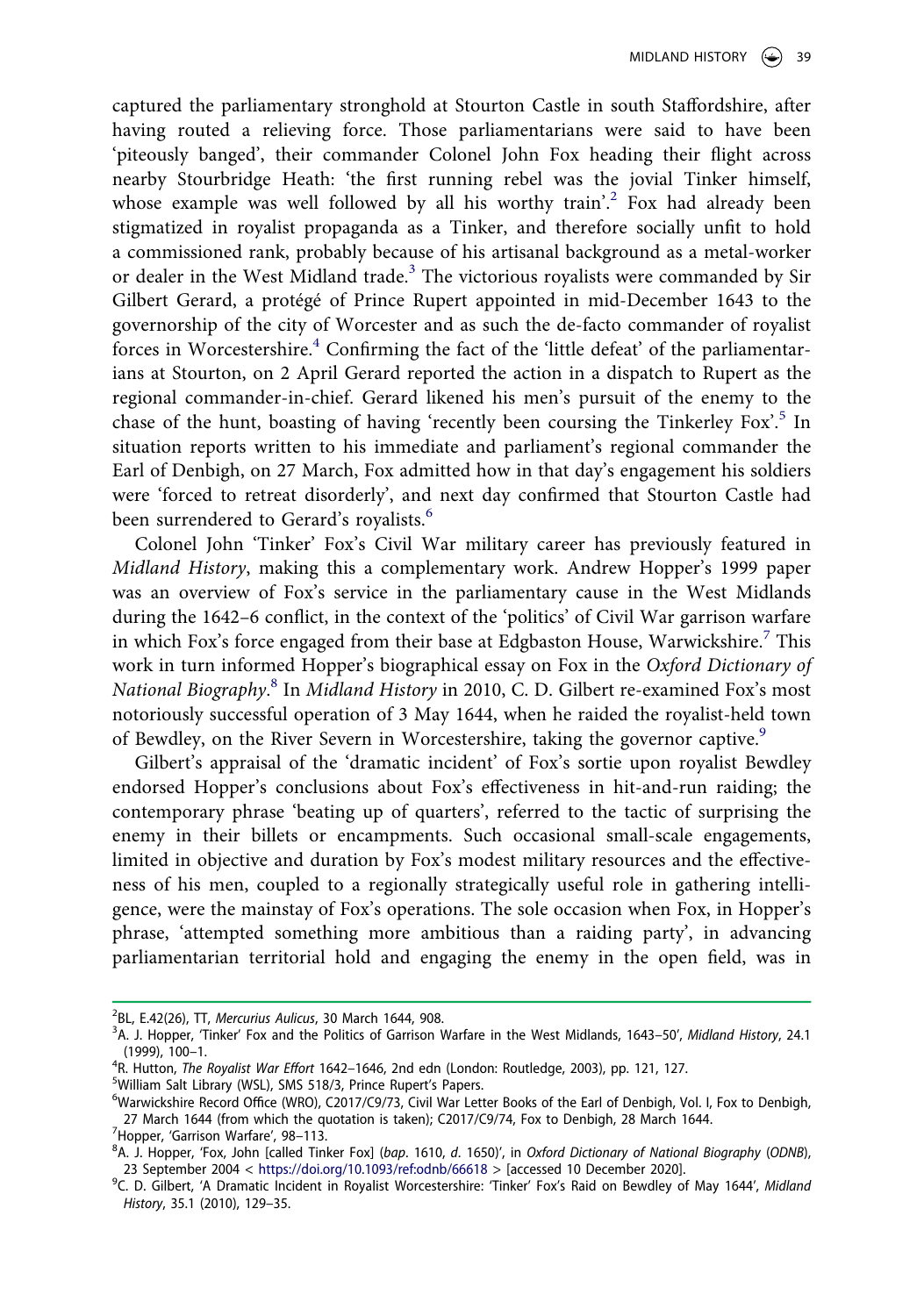March 1644 by enabling the occupation of Stourton Castle and attempting its relief when beleaguered by royalists. $10$  Those actions are examined here.

Revisiting the military career of 'Tinker' Fox, a figure whose contemporary notoriety still engages the attention of historians, this article furthers regional English Civil War military history by reconsidering the prevailing garrison warfare of the time in the setting of West Midland counties during 1643 and 1644. While previous regional studies of garrison forces have tended to focus on their fiscal demands and other requisitioning (how military taxes were levied and disbursed, and how those and other exactions affected civil–military relationships), $1<sup>11</sup>$  $1<sup>11</sup>$  $1<sup>11</sup>$  the approach here is concerned with combat and the tactics of garrison warfare. Tactics in this respect are taken as the immediate plans and means of achieving operational military objectives, as well as the ways action was conducted once in contact with the enemy. Having firstly established the background context, and secondly reviewed the wider basis of Civil War garrison warfare, this article is a tactical case-study, presenting a conjectural reconstruction of military activity in the area of Stourton Castle during March 1644.

Those operations along the Staffordshire/Worcestershire border merit a lengthier explanation than previously attempted. Part of his wider narrative, Hopper's paragraph on 'Tinker' Fox's sally into south Staffordshire in March 1644 was the fullest account since Willis-Bund's similarly paragraph-length piecing-together of events in his 1905 county history of the war in Worcestershire.<sup>[12](#page-3-2)</sup> Otherwise, in histories of the Civil Wars to date, the action at Stourton is mentioned only in passing in wider narratives.<sup>[13](#page-3-3)</sup> Where a little more column space has been allotted, Willis-Bund's summary of events has been followed.<sup>[14](#page-3-4)</sup> The more detailed approach taken here is to re-evaluate the sources and view these actions together as a campaign, conducted within a defined area of the West Midlands. Although of short duration, and, relatively small scale in the numbers of troops involved, it was characteristic of other similar sequential regional engagements of the 1642–6 conflict. In this way, this work argues for the continuing relevance of local military studies of the war. A.H. Burne and P. Young, professional soldiers who became military historians, once opined that the historiographical preoccupation, as they saw it, with fighting at county level had 'led to an exaggeration of the view that the war was nothing more than a disconnected series of petty local struggles'.<sup>15</sup> This view of the Stourton campaign instead argues that parochial actions were connected and operationally coherent, and that the undercurrent of smaller-scale engagements protracted what became a territorial war of attrition. This was recognized by a London journalist in spring 1644, who, reporting recent skirmishing in Shropshire

<span id="page-3-1"></span>

<span id="page-3-0"></span><sup>&</sup>lt;sup>10</sup>Hopper, 'Garrison Warfare', 107.<br><sup>11</sup>See for example: M. Bennett, 'Contribution and Assessment: Financial Exactions in the English Civil War, 1642–1646', *War & Society*, 1 (1986), 1–11; S. Osborne, 'The War, The People and the Absence of Clubmen in the Midlands, 1642– 1646ʹ, in *The English Civil War: The Essential Readings*, ed. by P. Gaunt (Oxford: Blackwell Ltd., 2000), pp. 226–48; I. Atherton, 'Royalist Finances in the English Civil War: The Case of Lichfield Garrison, 1643–5ʹ, *Midland History*, 33.1

<span id="page-3-2"></span><sup>&</sup>lt;sup>12</sup>Hopper, 'Garrison Warfare', 107–8; W. Willis-Bund, *The Civil War in Worcestershire, 1642–1646; And the Scotch Invasion of 1651* (Birmingham and London: Midland Educational & Simpkin Marshall, 1905), p. 121.

<span id="page-3-3"></span><sup>&</sup>lt;sup>13</sup>Hutton, p. 134; M. Atkin, The Civil War in Worcestershire (Stroud: Alan Sutton, 1995), p. 69; M. Atkin, Worcestershire<br>Under Arms: An English County During the Civil Wars (Barnsley: Pen & Sword, 2004), p. 68.

<span id="page-3-4"></span><sup>&</sup>lt;sup>14</sup>R. E. Sherwood, *Civil Strife in the Midlands 1642–1651* (London: Phillimore & Co., 1974), p. 127. Sherwood echoed<br>Willis-Bund in length and narrative but misdated these events to 1643.

<span id="page-3-5"></span><sup>&</sup>lt;sup>15</sup>A. H. Burne and P. Young, *The Great Civil War: A Military History of the First Civil War 1642–1646 (Moreton-in-Marsh:* Windrush Press, 1998), pp. xi–xii.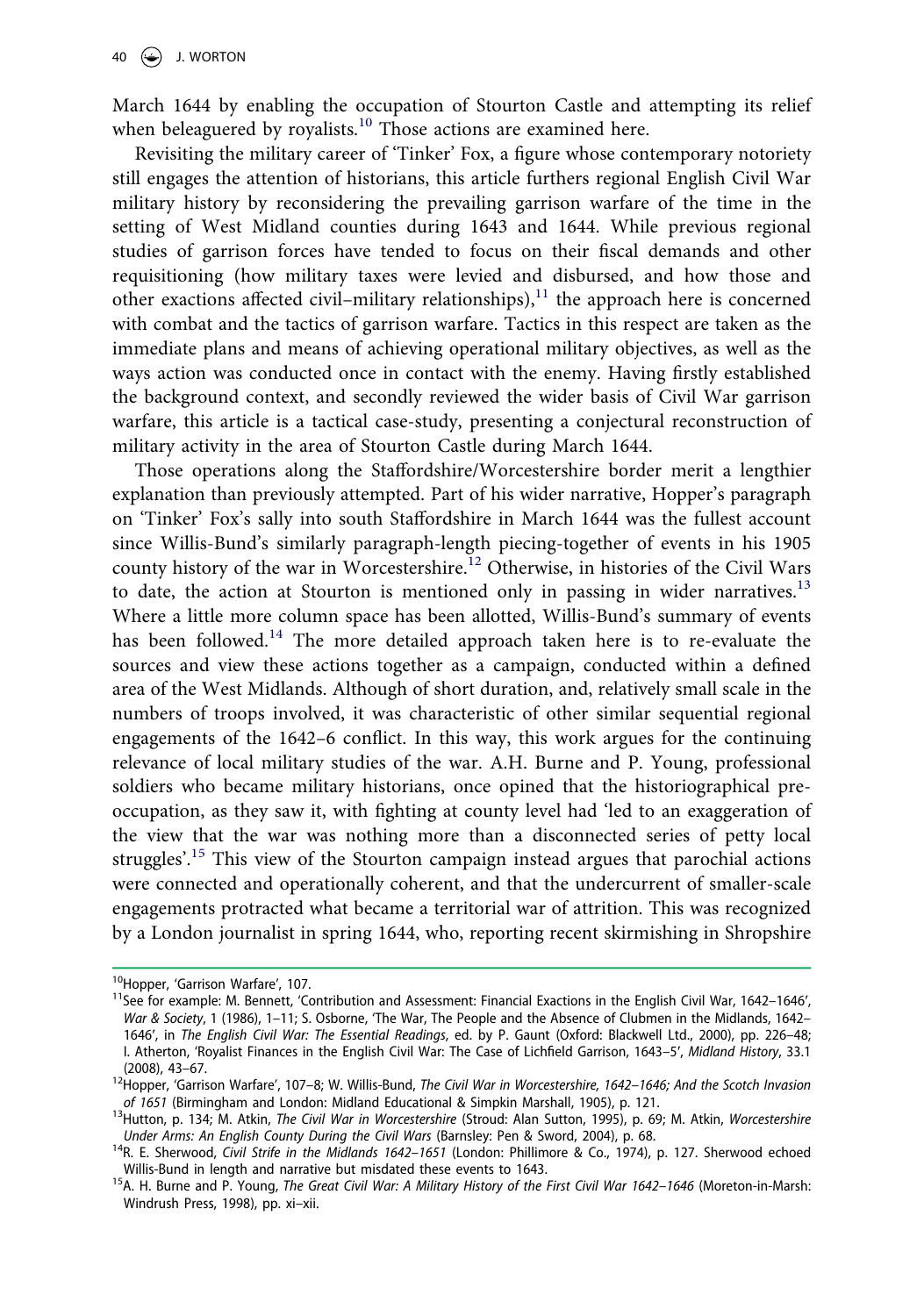involving the short-held occupation and capture of local strongholds, observed: 'Thus our present wars are likely to be prolonged, by this vicissitude and gaining and losing'.<sup>[16](#page-4-0)</sup>

#### **'Tinker' Fox and the Edgbaston Garrison**

John Fox became a parliamentary officer under the leadership of Robert Greville, Second Baron Brooke. In 1642, Brooke as Warwickshire's lord lieutenant was the driving force of the parliamentarian cause in the county. In recognition of his activism, on 31 December parliament appointed Brooke commander-in-chief of parliamentary forces in Warwickshire and Staffordshire in expectation that under his leadership they would 'associate themselves, and mutually aid, succour, and assist one another' in coordinated action.[17](#page-4-1) Historians have termed this regional command geographically as the West Midland Association, although to contemporaries these were the 'associated counties', or simply 'the Association'. Fox was commissioned as a captain of a troop of Horse (cavalry) in the Association around the time Brooke took command. Fox's troop may have been serving with the associated Warwickshire and Staffordshire forces at Lichfield when Brooke was killed on 2 March 1643 while directing siege operations against the Royalist-held cathedral close.<sup>[18](#page-4-2)</sup> Denied Brooke's energetic leadership, the Staffordshire and Warwickshire parliamentarians forsook the military cooperation intended by the Association and instead looked inwardly to their own defence. Shropshire was by then also attached to the Association, but the county was under royalist control since the previous autumn and its belligerent parliamentarians were a diaspora.[19](#page-4-3)

After the three-month hiatus in leadership of the Association, on 12 June parliament appointed the Warwickshire peer Basil Fielding, Second Earl of Denbigh, as general in command, and added royalist-controlled Worcestershire to his territorial responsibilities. Denbigh was a moderate parliamentarian of royalist-aligned parentage, and his command began inauspiciously in late August 1643, when, after leaving London for the West Midland theatre with a cadre force, he was summarily recalled after rumours spread questioning his loyalty. It was not until November that Denbigh, with his fidelity to the parliamentary cause acknowledged at Westminster and by parliament's commander-in-chief the Earl of Essex, finally established his headquarters at Coventry. There he became entrenched in a pre-existing quarrel with the late Lord Brooke's associates dominating the parliamentary county committee for Warwickshire. What had begun as a dispute over military finances deepened when the committee challenged Denbigh's authority to deploy the Warwickshire forces across Association territory.<sup>[20](#page-4-4)</sup> This was because in October, during his prolonged absence, the committee attempted to disband Denbigh's advance guard from London, reasoning they could not afford to

<span id="page-4-1"></span>

<span id="page-4-0"></span><sup>&</sup>lt;sup>16</sup>BL, E.40(10), TT, *The Military Scribe*, 26 March-2 April 1644, 47.<br><sup>17</sup>C. H. Firth and R. S. Rait, eds., *Acts and Ordinances of the Interregnum, 1642–1660,* Vol. I (London: HMSO, 1911),

<span id="page-4-2"></span>pp. 53–5.<br><sup>18</sup>Hopper, 'Garrison Warfare', 100; A. Hughes, 'Greville, Robert, second Baron Brooke of Beauchamps Court (1607–1643), Parliamentarian army officer and religious writer', in *ODNB* (2004) < <https://doi.org/10.1093/ref:odnb/11518>>

<span id="page-4-3"></span><sup>[</sup>accessed 14 May 2021]. 19A. Hughes, *Politics, Society and Civil War in Warwickshire, 1620–1660* (London and New York: Cambridge University Press, 1987), pp. 181-2; J. Worton, *To Settle the Crown: Waging Civil War in Shropshire, 1642-1648 (Solihull: Helion &* Company, 2016), pp. 85–6, 95. 20Hughes, pp. 221–5, *passim*; Worton, pp. 95, 149–50.

<span id="page-4-4"></span>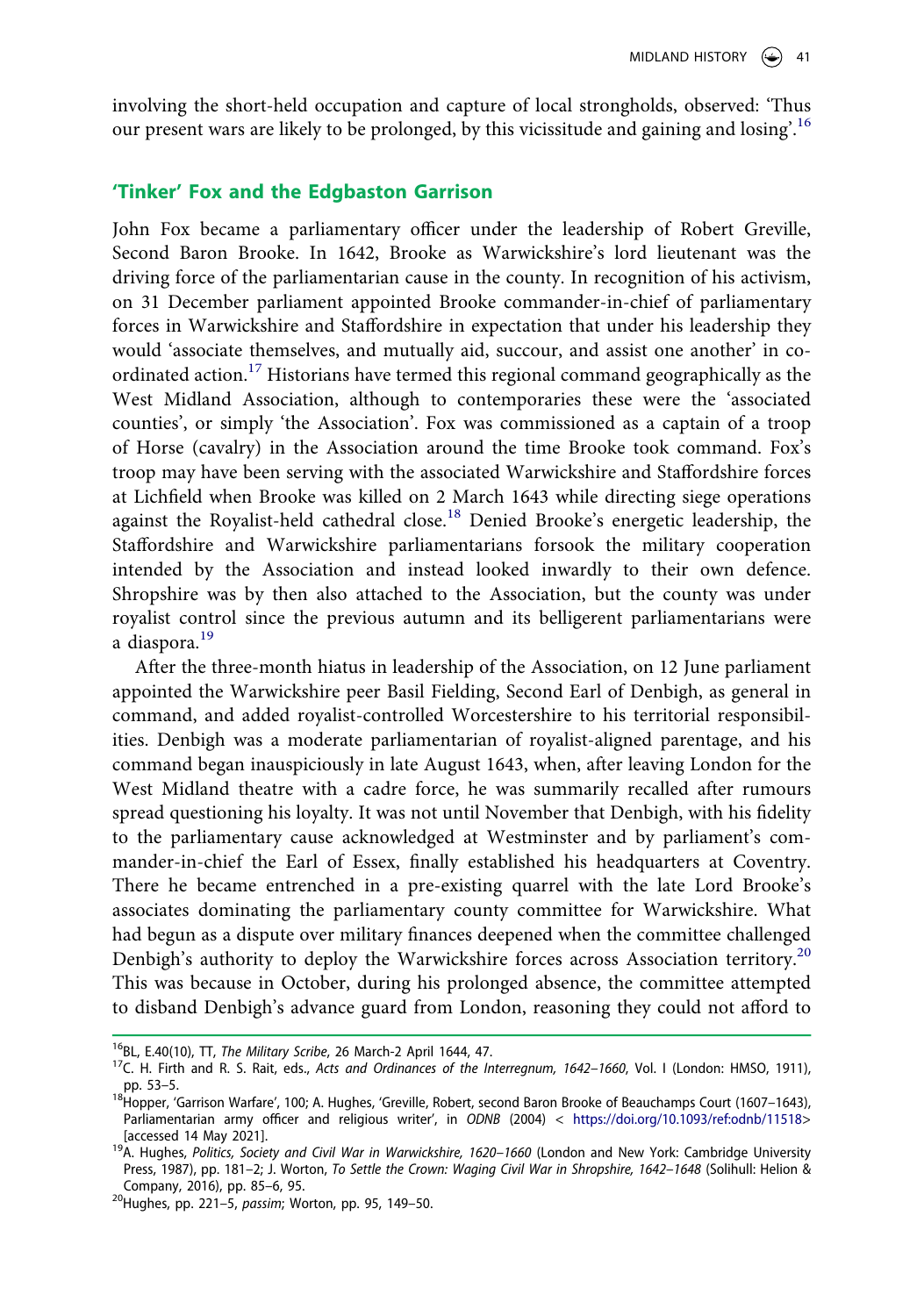pay them.<sup>21</sup> From Coventry on 1 December 1643, Denbigh wrote to Westminster complaining of being 'hindered from carrying the forces of this county to the relief of our friends', meaning the Shropshire parliamentarians then holding out in their isolated county stronghold at Wem. $^{22}$  $^{22}$  $^{22}$ 

Under Denbigh's unremarkable generalship, the West Midland Association never functioned as a unified regional command. His final military operations in Shropshire and briefly into southern Cheshire were in July 1644, after which he made what turned out to be a permanent return to London, ostensibly to pursue his grievances against Association committeemen he believed had hamstrung his war effort. This was particularly disadvantageous to John Fox. His semi-independent Edgbaston garrison was outside the administrative organization of both the Warwickshire and Staffordshire parliamentary county committees. Fox therefore would have benefitted from financial and logistical centralization of the Association, but Denbigh never achieved this. Denbigh's operational decisions were also often disputed. These factors contributed to Fox's military misfortune in south Staffordshire in March 1644.

On 3 April 1643, Prince Rupert's field army stormed parliamentarian-held Birmingham. Warwickshire, Staffordshire and East Midland royalists had already defeated Lord Brooke's field force, taken under the command of the Derbyshire parliamentary leader Sir John Gell, with Cheshire allies in battle at Hopton Heath, near Stafford, on 19 March. This cleared the way for Rupert during April to regain and garrison Lichfield. These royalist successes were counter-balanced in mid-May when the allied Staffordshire and Cheshire parliamentarians took Stafford from the royalists by surprise. It became the headquarters of the county committee garrisoned in opposi-tion to the main royalist bases within Staffordshire, at Lichfield and Dudley.<sup>[23](#page-5-2)</sup>

Beyond the hinterland of Colonel Thomas Leveson's hilltop fastness at Dudley Castle (Dudley was then an enclave of Worcestershire inside Staffordshire), during summer 1643, southern Staffordshire, northern Worcestershire, the outlier of Shropshire at Halesowen along with the Birmingham district, in north-west Warwickshire, formed a no-man's land unoccupied by garrisons of either side. It was into this still to be contested part of the West Midlands that in the autumn Captain Fox established his base at Edgbaston, in the first attempt to site a permanent parliamentary military presence in the area since Prince Rupert had swept through Birmingham in April.

Hopper's dating of Fox's occupation of Edgbaston House to October 1643 concurs with the first mention of the garrison in the London press.<sup>24</sup> In mid-December, *Certaine Informations from Severall Parts of the Kingdom* reported: 'Out of Warwickshire it is informed, that near Edgbaston within a mile of Birmingham in that county', at 'the house of one Master Middlemore, a great Papist, whose estate is estimated to be worth about six thousand pounds per annum, Captain Fox [was] keeping a garrison in the said house for king and parliament, about a month since'.<sup>[25](#page-5-4)</sup> In seizing Robert Middlemore's manor house Fox seems to have acted on his own

<span id="page-5-1"></span>

<span id="page-5-0"></span><sup>&</sup>lt;sup>21</sup>Worton, p. 150.<br><sup>22</sup>Bodleian Library (BodL), Tanner Mss 62, The Clerk of Parliament's Papers, f. 402, Denbigh to 'Mr More' (probably the<br>Shropshire parliamentarian and MP for Bishop's Castle Sir Richard More).

<span id="page-5-2"></span><sup>&</sup>lt;sup>23</sup>Sherwood, pp. 58–62, *passim*, 67; Hutton, pp. 46–7, 62; M. Bennett, 'Henry Hastings and the Flying Army of Ashby de la Zouch', *Transactions of the Leicestershire Archaeological and Historical Society*, 56 (1980–81), 64. <sup>24</sup>Hopper, 'Garrison Warfare', 101–2. <sup>25</sup>BL, E.79(8), TT, *Certaine Informations*, 18 December 1643, 379.

<span id="page-5-3"></span>

<span id="page-5-4"></span>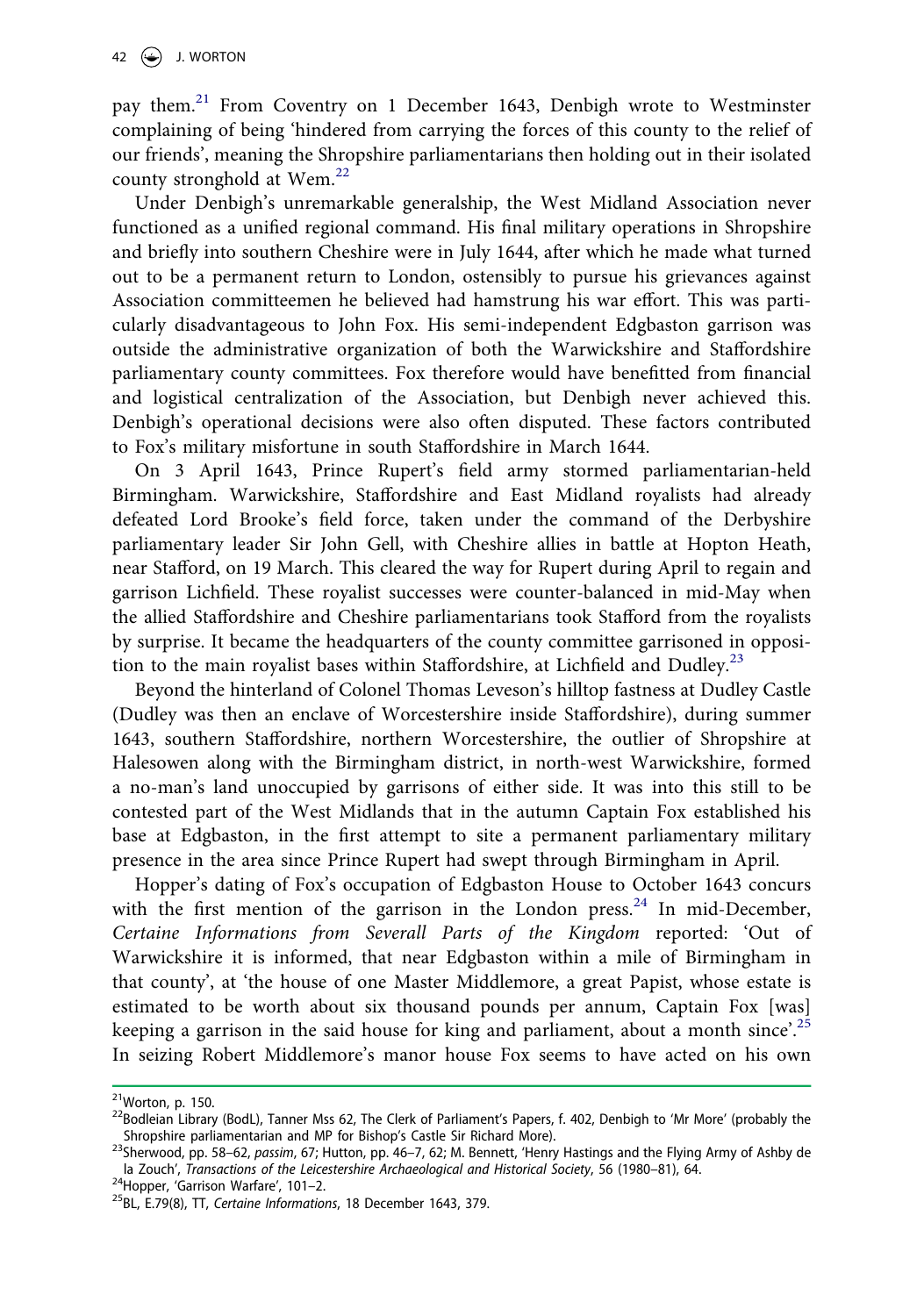initiative: in June 1644 parliament commended him for having done so 'with great courage'.[26](#page-6-0) According to *Mercurius Aulicus*, Fox with his weakened troop of Horse, reduced to 16 cavalrymen from 40 in July 1643, marched the eleven miles southward from Walsall and occupied Middlemore's mansion unopposed. Given his later reputation for scouting, Fox would have acted on timely intelligence and in the knowledge of local support from Birmingham. Hopper has shown that Fox recruited from the Birmingham area, and therefore the mention in *Mercurius Aulicus* that by February 1644 the Edgbaston garrison was 'swollen up to 200ʹ can be accepted at face value.[27](#page-6-1)

Having made Middlemore's manor house defensible, including by rendering the adjacent church of St Bartholomew unusable as a position for an attacking force by partial demolition and salvaging materials to build makeshift fortifications, Fox's garrison made its presence felt in the surrounding region.[28](#page-6-2) The hostile *Mercurius Aulicus* reported that they did so by robbing and pillaging 'very sufficiently'.<sup>[29](#page-6-3)</sup> Around 10 December, Fox raided 10 miles north-west into Colonel Leveson's backyard at Dudley while the strength of the garrison was deployed elsewhere. Fox's men sprung 26 parliamentarian captives from the lightly guarded St Edmund's church at the foot of Castle Hill, seized some of the royalists' horses, and withdrew unopposed.<sup>30</sup> By January 1644 the Edgbaston parliamentarians had engaged another royalist garrison in Staffordshire, skirmishing with Colonel Lane's troopers from Rushall Hall near Walsall, a manor house north-east of Fox's hometown, taking two prisoners.<sup>31</sup> It can be assumed, given their proximity to the action, that from 25 to 27 December 1643 Fox's men joined in the successful assault against the royalist garrison recently established nearby in Sir Thomas Holt's mansion at Aston near Birmingham, although the parliamentary press billed it as an independent operation by an 800-strong body of Horse and Foot with artillery support from the Warwickshire county forces com-manded by the soldier-committeeman Colonel Godfrey Bosseville.<sup>[32](#page-6-6)</sup>

#### **Tactics of Garrison Warfare**

Those royalists briefly occupying Aston Hall were a detachment from Leveson's garrison at Dudley 10 miles eastward, sent there on or around 18 December to hold it as an outpost nearer to parliamentarian-aligned Birmingham.<sup>[33](#page-6-7)</sup> In late October or early

<span id="page-6-4"></span>

<span id="page-6-0"></span><sup>&</sup>lt;sup>26</sup>W. D. Hamilton, ed., *Calendar of State Papers, Domestic Series, of the Reign of Charles I, 1644* (London: Eyre &<br>Spottiswood for HMSO, 1888), p. 222.

<span id="page-6-2"></span>

<span id="page-6-1"></span><sup>&</sup>lt;sup>27</sup>BL, E.37(1), TT, *Mercurius Aulicus*, 24 February 1644, 839; Hopper, 'Garrison Warfare', 100, 102–3.<br><sup>28</sup>The Royalist cavalryman Richard Symonds noted in his campaign journal for 1645 that at Edgbaston 'the rogue Fox pulled down the church to make the works' (i.e. fortifications). C. E. Long, ed., *Diary of The Marches of the Royal Army* 

<span id="page-6-3"></span><sup>&</sup>lt;sup>29</sup>BL, E.37(1), TT, Mercurius Aulicus, 24 February 1644, 839.<br><sup>30</sup>F. Bickley, ed., Historical Manuscripts Commission Report on the Manuscripts of the late Reginald Rawdon Hastings, Esq.<br>of the Manor House, Ashby de la Zo

<span id="page-6-5"></span>*of the Manor House, Ashby de la Zouch*, Vol. II (London: HMSO, 1928), p. 134. 31D. H. Pennington and I. A. Roots, eds., *The Committee at Stafford, 1643–1645* (Manchester: Staffordshire Record

<span id="page-6-6"></span>Society, 1957), p. 40. 32BL, E.252(14), TT, *A Perfect Diurnall of Some Passages in Parliament*, 1 January 1644, 186–7; BL, E.81(14), TT, *The Weekly Account of Certain Special and Remarkable Passages from Both Houses of Parliament and Other Parts of the Kingdo*m, 3– 10 January 1644, 3. 33W. Hamper, ed., *The Life, Diary and Correspondence of Sir William Dugdale, Knight* (London: Harding, Lepard & Co.,

<span id="page-6-7"></span><sup>1827),</sup> p. 57.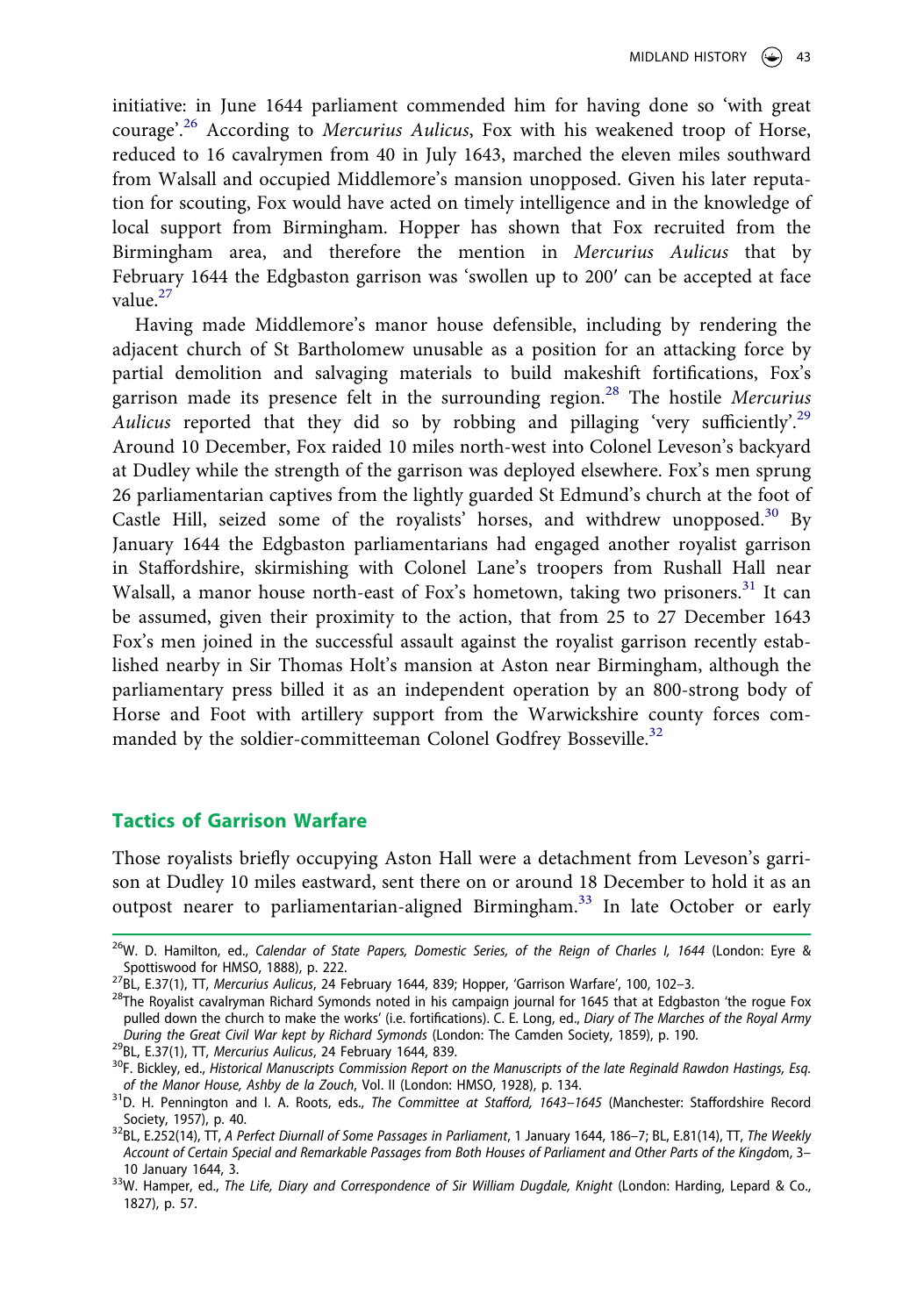November, Leveson had similarly gained an outpost garrison 15 miles north-westward of Dudley, when detachments of Leveson's Horse and Dragoons (mounted infantry) took by surprise the 110 parliamentarians occupying Chillington Hall near Wolverhampton.<sup>34</sup> Chillington was in turn the jumping-off point on the night of 21/ 22 December for an attack by Leveson's men upon Lapley House just three miles northward. According to the sole, royalist, report of the action, the 82 parliamentarians at Lapley, occupying All Saints Church and the adjacent surviving priory house and walled enclosure of the medieval Benedictine priory, were quickly overrun and surrendered. Strengthened by reinforcements from Dudley, Lapley became a royalist garrison[.35](#page-7-1)

At the end of December 1643 Colonel Bosseville's taskforce capitalized on its success at Aston Hall with a foray into north-east Worcestershire, capturing, looting and then probably burning the Roman-Catholic William Sheldon's manor house at Beoley, reportedly 'a strong hold in the edge of Warwickshire', garrisoned by royalists.[36](#page-7-2) This and those actions at Lapley, Chillington, Aston, and Dudley, and at Stourton to follow, were typical engagements of the inter-garrison warfare of the 1642–6 Civil War. $37$  In addition to counteracting enemy field armies, occupying territory was a strategic preoccupation of both sides. This required the siting and fortification of numerous garrisoned strongpoints. This proliferation of places and individual buildings, including market towns, manor houses, castles, and even parish churches, in which troops were stationed, sometimes on a more, sometimes on a less permanent basis, shaped the course of the fighting. While new garrisons were sited amid the fluctuating military front lines, the imperative to secure territorial gains coupled to the fluidity of the fighting caused established garrisons to remain occupied. Across Shropshire, Worcestershire, Warwickshire, Staffordshire, Derbyshire and Leicestershire in early summer 1645, for instance, there were reportedly 29 parliamentarian and 17 royalist garrisons.<sup>[38](#page-7-4)</sup> These ranged in size and strategic importance, from garrisoned county towns, for example parliamentarian Warwick, to manor houses held to control particular localities, such as royalist Longford House near Newport in east Shropshire. Large numbers of soldiers were assigned to garrison duty.<sup>[39](#page-7-5)</sup> While the resultant effect of garrisoning may have been to limit the scope for achieving decision on the battlefield, garrisons provided reserves to reinforce or to form field armies and taskforces. Garrisons also pinned

<span id="page-7-2"></span><span id="page-7-1"></span>

<span id="page-7-0"></span> $^{34}$ BL, E.77(33), TT, Mercurius Aulicus, 25 November 1643, 670–1.<br><sup>35</sup>BL, E.81(19), TT, Mercurius Aulicus, 30 December 1643, 741.<br><sup>36</sup>Quotation from BL, E.81(3), TT, *The Scottish Dove, Sent out and Returning*, 29 Decem *Diurnall*, p. 187; Hamper, *Dugdale*, p. 57; 'Parishes: Beoley', in *A History of the County of Worcester: Volume 4*, ed. by W. Page and J. W. Willis-Bund (London: Victoria County History, 1924), pp. 12–19, <[http://www.british-history.ac.uk/](http://www.british-history.ac.uk/vch/worcs/vol4/pp12-19)

<span id="page-7-3"></span>[vch/worcs/vol4/pp12-19](http://www.british-history.ac.uk/vch/worcs/vol4/pp12-19) > [accessed 29 December 2020].<br><sup>37</sup>For commentaries on English Civil War garrison warfare, see for example: R. Hutton and W. Reeves, 'Sieges and Fortifications', in *The Civil Wars A Military History of England, Scotland and Ireland 1638–1660*, ed. by J. Kenyon and J. Ohlmeyer (Oxford: Oxford University Press, 1998), pp. 198–233; P. Gaunt, *The English Civil War: A Military History*  (London: I. B. Taurus, 2014), pp. 102–4; Hutton, pp. 100–4; P. Harrington, 'Siegefields: An Archaeological Assessment of Small Sieges of the British Civil Wars', *Journal of Conflict Archaeology*, 1.1 (2005), 93–113; C. Carlton, *Going to the* 

<span id="page-7-5"></span><span id="page-7-4"></span>

Wars: The Experience of the British Civil Wars 1638–1651 (London: Routledge, 1992), pp. 150–4.<br><sup>38</sup>As recorded in Symonds's Diary, pp. 167, 172–3, 176, 178, 190–1.<br><sup>39</sup>Charles Carlton estimated that at the time of the camp 48% of Royalist soldiers were on garrison duty. Carlton, p. 150. Parliamentary numbers were probably similar.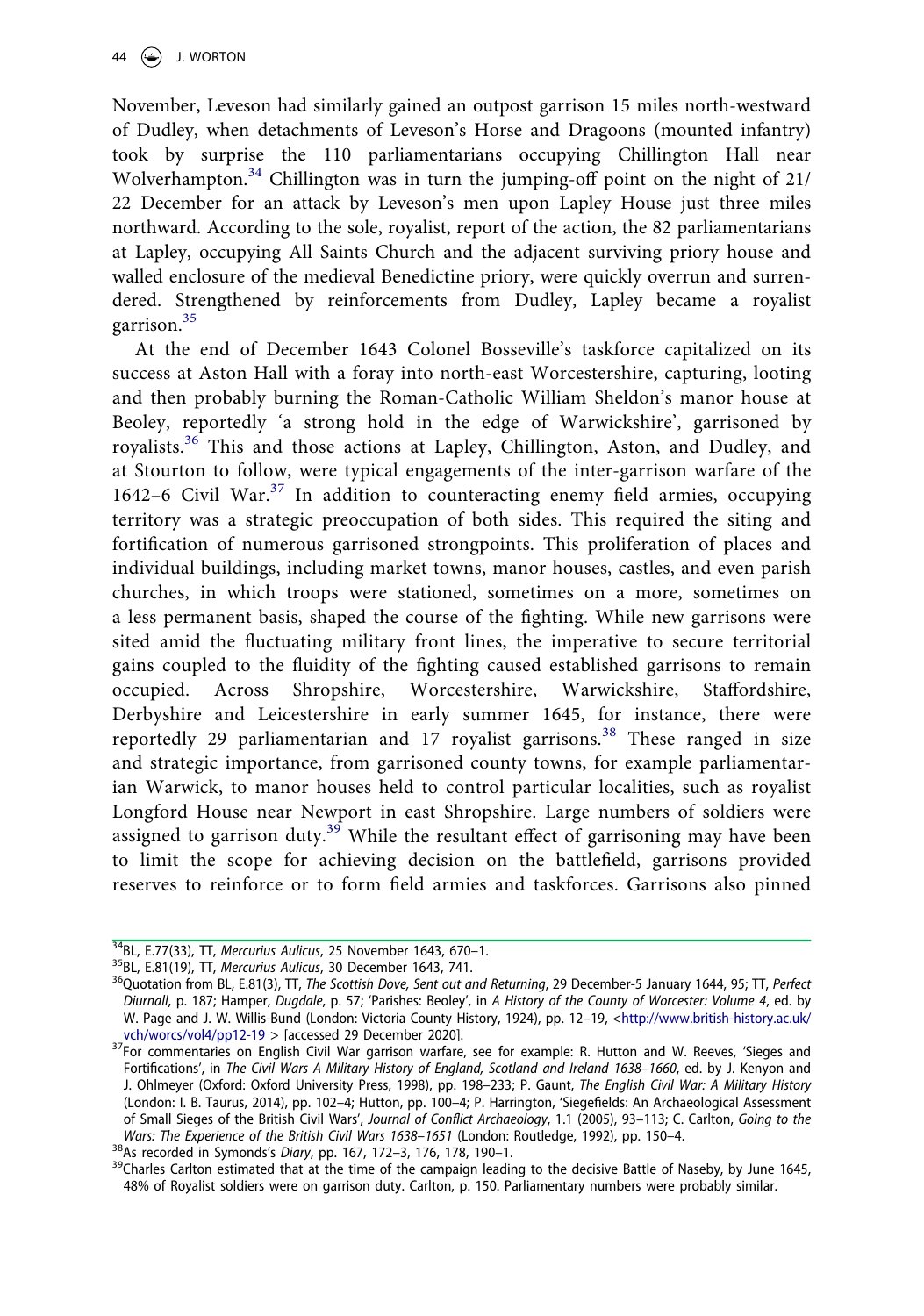down and threatened similar numbers of enemy soldiers occupying opposing strongholds.<sup>[40](#page-8-0)</sup>

Attacks against fortified places have been categorized as the characteristic military engagement of the Civil Wars across the British Isles.<sup>41</sup> A compelling argument can also be made that actions to relieve or prevent the relief of a stronghold were equally influential. Indeed, some key battles occurred in this way. The First Battle of Newbury, 20 September 1643, resulted from the Earl of Essex's successful campaign to relieve the endangered parliamentarian garrison of Gloucester. Prince Rupert's breaking on 21 March 1644 of the parliamentarian encirclement of Newark relieved a garrison of equal regional importance to the Midlands royalists as Gloucester was to parliament in the West. Rupert's defeat, in one of the war's decisive battles, at Marston Moor on 2 July 1644, was against allied Scots and parliamentarian armies the day before he had out-manoeuvred and forced to abandon their siege of royalistheld York. These are three examples of campaigns conducted at strategic level for the possession of garrisons. The smaller-scale contestation of Stourton Castle in March 1644 was undertaken for similar reasons at a local operational level.

The advantages to the belligerents of controlling by garrisoning key regional urban centres like Gloucester, Newark and York were self-apparent. Smaller garrisons such as those in the West Midlands were sited according to local opportunities, as much as for any higher appreciation of strategic advancement. For instance, both Captain Fox and Colonel Leveson at Edgbaston and Aston, respectively, seem to have acted to pre-empt the enemy by occupying advantageous positions. Similarly, in December 1643 the parliamentarian committeemen at Stafford sent a cavalry detachment to secure the Shropshire-based royalist Sir Richard Leveson's Staffordshire house at Trentham, in order 'to 'prevent the enemy from making a garrison there'.<sup>42</sup> Garrisons, depending on their size, exerted control over their hinterlands, particularly by the reach of their horsemen, and harassed enemy forces. Indeed, garrisons were often closely positioned to counter the activity of opposing strongpoints. In December 1643, this sort of escalation in the West Country was seen by a parliamentarian correspondent to have resulted from the arrival of royalist reinforcements from Ireland:

Into Gloucestershire, where they possess themselves of all the strongest holds, towns, and houses, and fortify them; so cautious [i.e. careful] is the enemy to take all advantages of ground, and to provide fresh quarters continually near our garrisons, which should animate the parliament's soldiers to be politic the other way, and to grow as much upon the enemy's quarters as near their garrisons may be. $43$ 

Such proximity fomented an inter-garrison warfare of usually small engagements. Typically involving low hundreds or sometimes just tens of soldiers, these actions were fought as skirmishes between patrols, opportunistic attacks upon supply convoys and marching detachments, including 'beating up' enemies in their billets, and more concerted attacks, including sieges, mounted against enemy strongholds. Given the intensity of the fighting, some strongpoints frequently changed hands. In Shropshire, for example, Moreton Corbet Castle, strategically situated between the garrison towns of Shrewsbury and Wem, held by royalists and parliamentarians, respectively, as their

<span id="page-8-1"></span>

<span id="page-8-3"></span><span id="page-8-2"></span>

<span id="page-8-0"></span><sup>&</sup>lt;sup>40</sup>Hutton and Reeves, p. 198.<br><sup>41</sup>Ibid, p. 195.<br><sup>42</sup>Pennington and Roots, *Committee at Stafford*, p. 12.<br><sup>43</sup>BL, E.79(18), TT, *Mercurius Civicus, or London's Intelligencer*, pp. 21–28 December 1643, 346.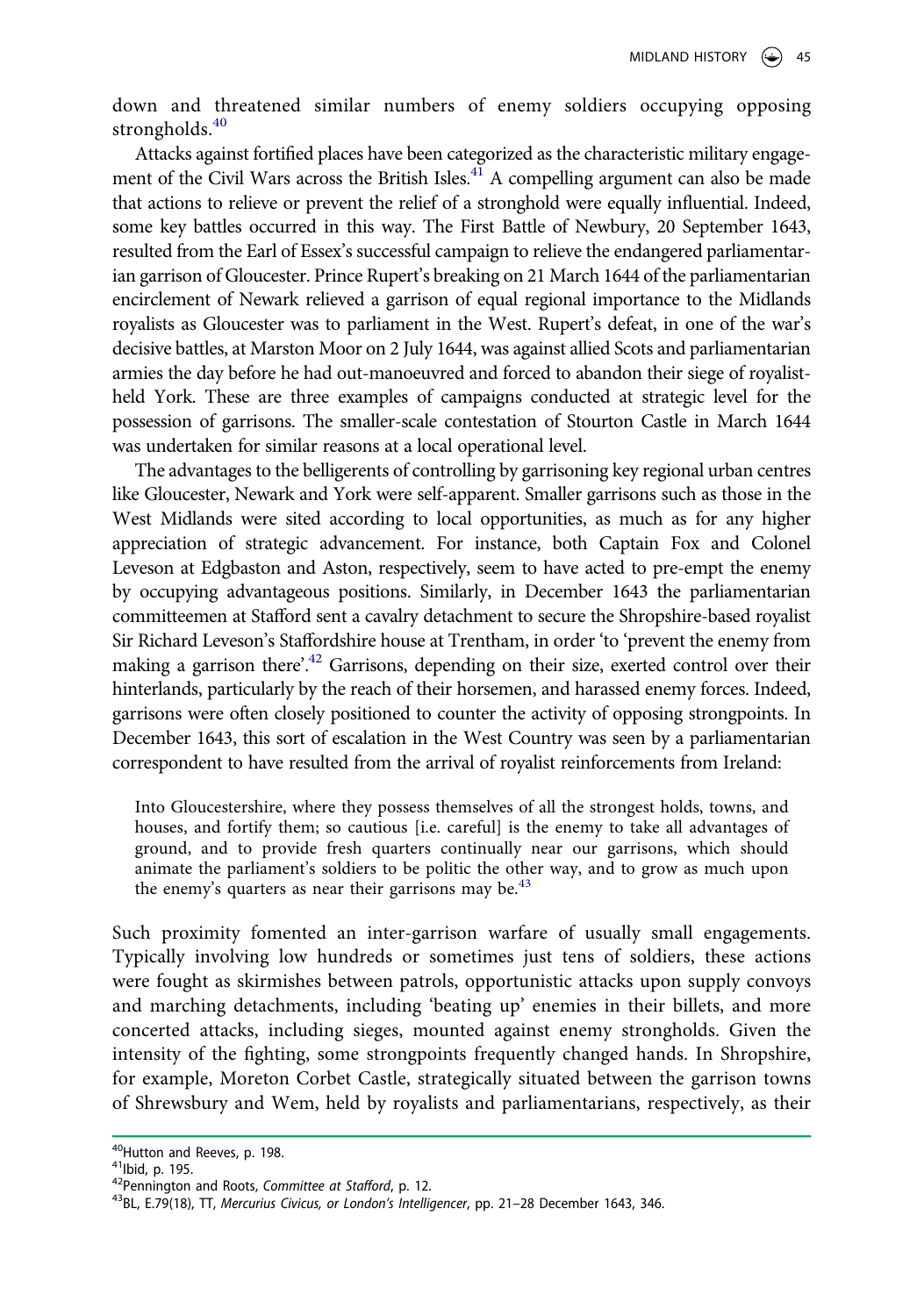county headquarters, was occupied twice by both sides during 1644.<sup>44</sup> In Staffordshire, Chillington Hall was first held by royalists, but they surrendered to allied Cheshire and Staffordshire parliamentarians in August 1643 after a two-day siege. As mentioned previously, Chillington and the neighbouring garrison at Lapley were regained by royalists from the Dudley garrison in December 1643. However, by June 1644 they were back in parliamentarian hands, when the committeemen at Stafford decided both outposts should be abandoned and 'demolished and made unfit for the like service hereafter'.[45](#page-9-1)

Garrisons could secure their own sides and endanger enemy lines of supply and communication. They were staging posts for friendly forces and couriers and served as intelligence-gathering hubs. Fox's scouts, or informants, for example, reporting to Edgbaston House in mid-March 1644, not only commented on the size and condition of Prince Rupert's army then marching eastward through south Staffordshire but also accurately revealed that 'they are bound for Newark'.<sup>[46](#page-9-2)</sup> Outlying satellite garrisons were positioned to shield key strongholds against enemy incursion. Great Chalfield manor house in Wiltshire, for example, a parliamentary garrison from October 1644, was, in the words of its tax collector a 'naked [unfortified] house and made a frontier garrison to Malmesbury and Gloucester, and was environed about by five of the King's garrisons, some within two miles, the farthest but six miles from it'.<sup>47</sup> If an opposing field army advanced into a territory, garrisons provided a refuge and rallying point and, unless neutralized, perhaps requiring lengthy siege operations, restricted enemy exploitation of newly gained ground. The force-multiplying effect of inserting a garrison into opposing or hitherto undisputed territory was an effective stratagem to destabilize the enemy and put them on the back foot. Garrisons were especially active in securing revenues and provisions while denying those resources to the enemy. So, garrisons were intended to be largely self-supporting, paid and supplied by monetary taxation and produce in kind from the local populace. The tax collector William Tarrant, for example, received 'contributions' from 32 villages and townships to sustain the Great Chalfield garrison. In lieu of cash, 'the country [people] had liberty to pay their contribution in victual, hay, oats or might work it out at the fortifications'.<sup>48</sup> Sequestration of enemy assets was another source of garrison revenue. The reported chance discovery of Robert Middlemore's estate records – the 'bonds and evidences for his lands enclosed'<sup>[49](#page-9-5)</sup> – by one of Captain Fox's soldiers, enabled him to sequester the rental of Middlemore's tenants for the upkeep of the Edgbaston garrison, although it was not until June 1644 that Fox gained parliament's authorization for the levies he had unilaterally imposed for the previous eight months.<sup>[50](#page-9-6)</sup> In exchange for their cash, labour, and supplies, civilians received dubious commitments from garrisons to protect them from similar demands

<span id="page-9-1"></span>

<span id="page-9-0"></span><sup>&</sup>lt;sup>44</sup>Worton, p. 150.<br><sup>45</sup>J. Hall, ed., 'Memorials of the Civil War in Cheshire and the Adjacent Counties by Thomas Malbon of Nantwich, Gent.', The Record Society for the Publication of Original Documents relating to Lancashire and Cheshire, XIX (Cheshire: The<br>Record Society, 1889), p. 71; Pennington and Roots, Committee at Stafford, pp. 128-9.

<span id="page-9-3"></span>

<span id="page-9-2"></span><sup>&</sup>lt;sup>46</sup>WRO, C2017/C9/64, Fox to Denbigh, 18 March 1644.<br><sup>47</sup>J. H. P. Pafford, ed., Accounts of the Parliamentary Garrisons of Great Chalfield and Malmesbury, 1645–1646 (Devizes: Wiltshire Historical and Natural History Society, Records Branch, Vol. II, 1940), p. 45.<br><sup>48</sup>Ibid, pp. 45–7.<br><sup>49</sup>TT, *Certaine Informations*, 379.<br><sup>50</sup>Hamilton, *State Papers, 1644*, p. 222.

<span id="page-9-5"></span><span id="page-9-4"></span>

<span id="page-9-6"></span>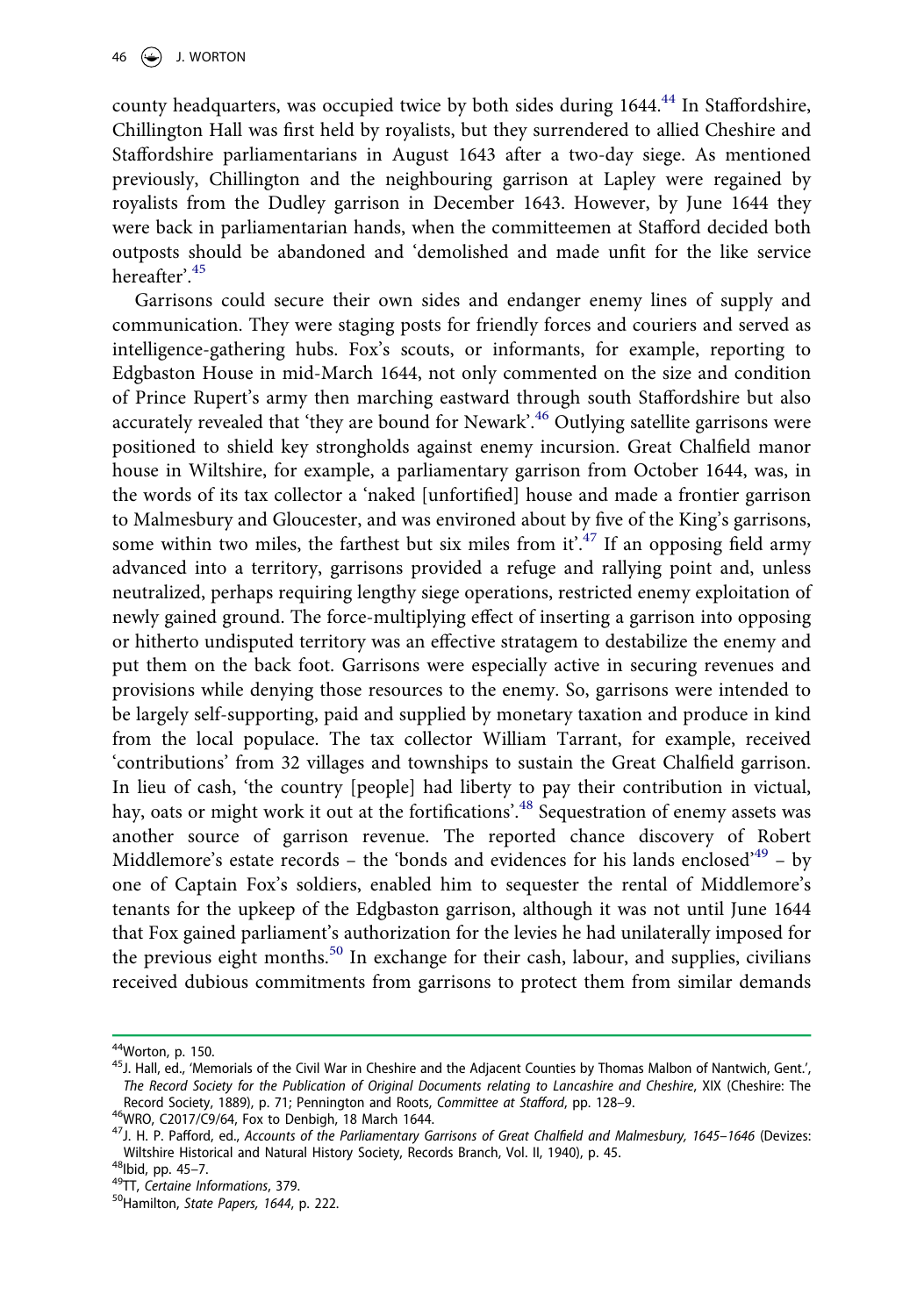made by the enemy. In March 1644, the reasons why Stourton Castle was garrisoned and contested were a combination of the above factors.

#### **The Stourton Castle Campaign**

The royalist diarist William Dugdale and Colonel John Fox, reporting to the Earl of Denbigh, recorded that parliamentarians occupied Stourton Castle during the night of 21/22 March intending to garrison the place. While the operation was under Fox's overall direction, his brother Reignold led the 200-strong force sent from Edgbaston.<sup>[51](#page-10-0)</sup> According to Dugdale, they simply 'entered' the castle; and the parliamentarians seem to have been unopposed. In a regional situation report to Prince Rupert written at Belvoir Castle, Leicestershire, early on probably 25 March, Henry Hastings, Baron Loughborough, commanding royalist forces in the East Midlands, mentioned that 'Fox and some of his fellow rebels have put a garrison into Stourton Castle upon the edge of Staffordshire next Worcestershire', without suggesting royalists were expelled.<sup>[52](#page-10-1)</sup> Neither did Sir Lewis Kirke, recently appointed by Rupert to the governorship of the royalist garrison town of Bridgnorth in east Shropshire, in a dispatch to the Prince written on 25 March mention any fighting at Stourton. The castle was only 12 miles south-east of Bridgnorth, so had it been royalist held, Kirke would surely have mentioned it. Kirke laconically noted that Stourton Castle was 'the dwelling of one Whorwood, a disaffected person'.<sup>53</sup> This was John Whorwood, whose forebears had been granted the manors at Kinver of Stourton and adjacent Compton by King Henry VIII. The royalists seem to have rightly suspected Whorwood's loyalties. He joined in the postwar parliamentarian and later commonwealth administration of south Staffordshire, sitting as a JP by 1647 and into the 1650s and as such also as a commissioner for the army assessment tax in 1649. Whorwood's other, and probably principal, residence was at Dunsley Hall, near Kinver, but whether he was at Stourton when the parliamentarian soldiers arrived remains unknown.<sup>[54](#page-10-3)</sup> These circumstances suited John Fox as a military opportunist acting on reliable intelligence, in the knowledge of Whorwood's allegiance and that Stourton Castle was unoccupied by the enemy.<sup>[55](#page-10-4)</sup>

At Edgbaston House on 24 March, Fox penned the Earl of Denbigh 'a more perfect account of Stourton Castle than formerly'. The officers left in command liked the position 'very well for situation and strength it lying near the roads that leads from Worcester to Bridgnorth and from Worcester to Dudley and in the midst of the enemy's quarters'. Fox envisaged that the royalists 'apprehend themselves undone if this garrison be not prevented'.<sup>[56](#page-10-5)</sup> Unexpected by the enemy, the parliamentarians had at Stourton established a foothold in a salient of hitherto uncontested territory bordered

<span id="page-10-4"></span>

<span id="page-10-5"></span>

<span id="page-10-1"></span>

<span id="page-10-3"></span><span id="page-10-2"></span>

<span id="page-10-0"></span><sup>&</sup>lt;sup>51</sup>Hamper, *Dugdale*, pp. 63–4; WRO, C2017/C9/70, Fox to Denbigh, 24 March 1644.<br><sup>52</sup>WSL, SMS 550/4, Prince Rupert's Papers.<br><sup>53</sup>BL, Additional Manuscripts 18981, Prince Rupert's Papers, f. 103.<br><sup>54</sup>M. W. Greenslade, ed., History/Oxford University Press for the Institute of Historical Research, 1984), pp. 130–1; S. Erdeswick. *A Survey of Staffordshire, containing the Antiquity of that County* (Westminster: Nichols & Son, 1844), pp. xv, xix; W. Hackwood, *A History of West Bromwich* (Birmingham: Birmingham News & Printing Co., 1895), p. 56. <sup>55</sup>Hopper, 'Garrison Warfare', p. 107.<br><sup>55</sup>MRO, C2017/C9/70.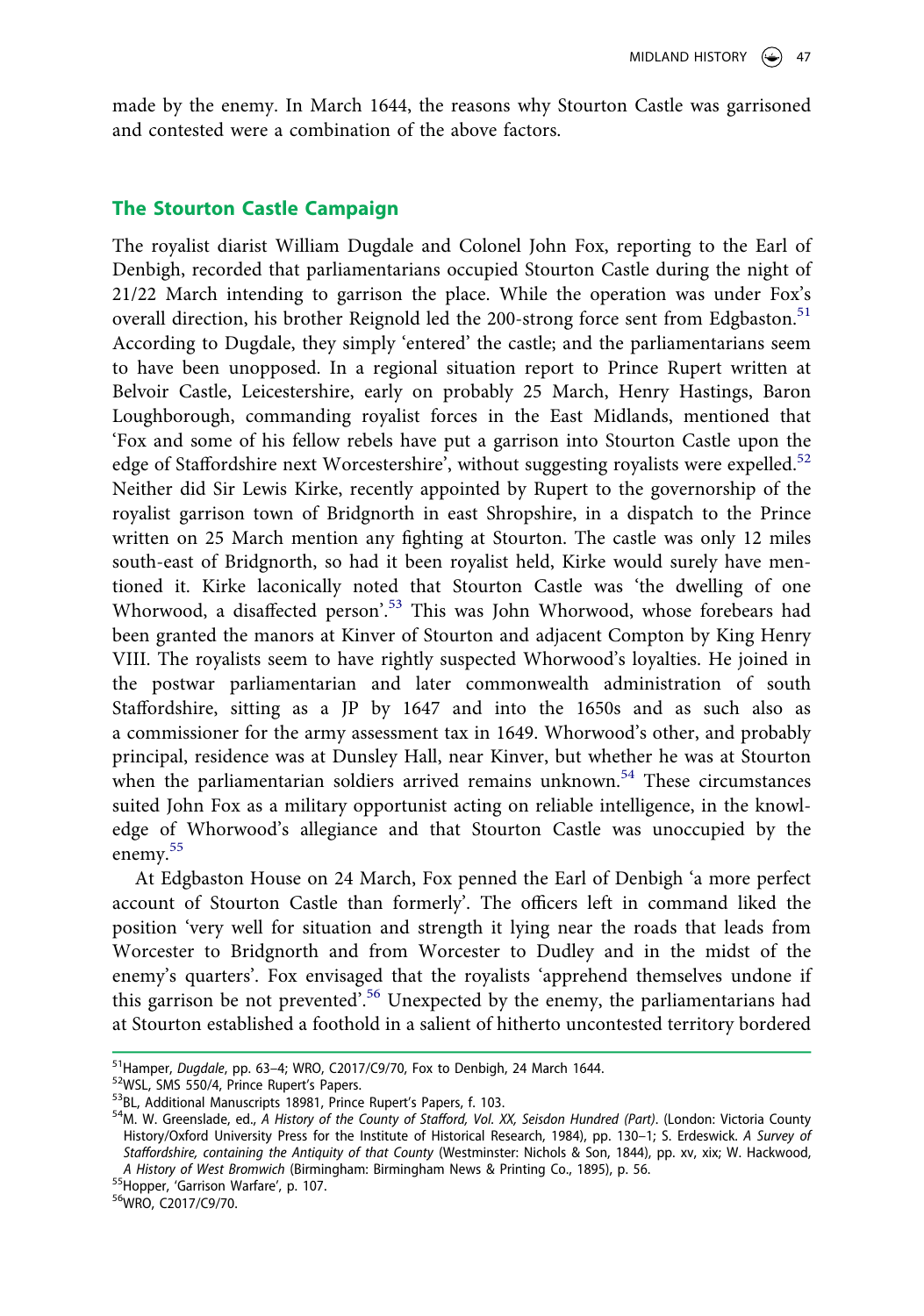by four royalist strongholds within a 12-mile radius: Dudley Castle to the north-east, Bridgnorth westward, and Hartlebury Castle and Bewdley southward in Worcestershire. The largest royalist garrison in the immediate region was Worcester, only 22 miles away ([Figure 1](#page-12-0)). Sir Lewis Kirke warned Prince Rupert that Stourton Castle in parliamentarian hands would be 'a great hindrance to the intercourse [from and into Shropshire] with Worcester on the east side Severn'.<sup>57</sup> However, whilst the enemy's seizure of Stourton Castle had alarmed the royalists and endangered their lines of communication, within the salient the parliamentarian outpost was isolated and vulnerable to counter-attack.

Stourton Castle lies within what in the seventeenth century was the southern extremity of Seisdon Hundred in the far south-west corner of Staffordshire, bordering Shropshire and Worcestershire.<sup>[58](#page-11-1)</sup> It stands on rising ground in the broad shallow valley of the River Stour:

On a commanding eminence to the west of the river stands the ancient castle', as it was described in 1832, 'overlooking a verdant vale beneath [. . .] nor is the opposite acclivity on the left [meaning east] bank of the river deficient in picturesque effect.<sup>5</sup>

The 'ancient castle' originated in the 1190s as a royal hunting lodge, and while there was rebuilding of its timber buildings and perimeter defences in stone, as a country retreat it lacked strongly defensive architecture. During the sixteenth century, it was rebuilt as a compact rectangular arrangement of brick-built accommodation and service ranges enclosing a small square courtyard, and incorporating a medieval masonry entrance gate-tower on the west side. $60$  Stourton therefore was architecturally similar to many 'sixteenth-century mansions built with more or less symmetry around square courts, embellished with gatehouse towers and corner towers, but from a military point of view, not meant for serious business'.<sup>[61](#page-11-4)</sup> Nonetheless, its 'strength' to the parliamentarian officers in 1644 was the sum of bulletproof walls, advantageous firing positions, and barrack and stabling and storage accommodation. Eastward the River Stour was a defensive obstacle close above which the castle stood on its 'commanding eminence', a steeply scarped outcrop, terraced and perhaps surmounted by a low perimeter wall. However, higher ground to the west overlooked the castle, and its Tudor brickwork fabric and fenestration was vulnerable to artillery fire. It was standard practice for garrisons to strengthen existing buildings with earth and timber-work defences, to guard any weak points or to completely enclose with circuits of ditches, ramparts and palisades. However, it seems unlikely that the Stourton parliamentarians would have had time to effectively complete any such outworks.<sup>[62](#page-11-5)</sup>

Willis Bund opined that Fox was 'instrumental in carrying out Lord Denbigh's policy of establishing new garrisons'[.63](#page-11-6) While there is no firm evidence Denbigh pursued that strategic aim, it seems that at the turn of November 1643, uncooperative Warwickshire

<span id="page-11-1"></span>

<span id="page-11-0"></span><sup>&</sup>lt;sup>57</sup>BL, Additional Manuscripts 18981, f. 103.<br><sup>58</sup>See the map of Staffordshire in John Speed's *The Theatre of the Empire of Great Britaine* (London: John Sudbury, 1611),<br>Book I, Chap. 36, unpaginated.

<span id="page-11-3"></span>

<span id="page-11-2"></span><sup>&</sup>lt;sup>59</sup>W. Scott, Stourbridge and its Vicinity (Stourbridge: J. Heming, 1832), p. 134.<br><sup>60</sup>Staffordshire Historic Environment Record, 'Stourton Castle, Stourton, Kinver', [<https://www.heritagegateway.org.uk](https://www.heritagegateway.org.uk)> [accessed 28 Dece

<span id="page-11-4"></span><sup>&</sup>lt;sup>61</sup> M. Girouard, Life in the English Country House (New Haven and London: Yale University Press, 1978), p. 71.<br><sup>62</sup> Harrington, p. 97; Hutton and Reeves, p. 213.<br><sup>63</sup> Willis-Bund, *Worcestershire*, p. 121.

<span id="page-11-6"></span><span id="page-11-5"></span>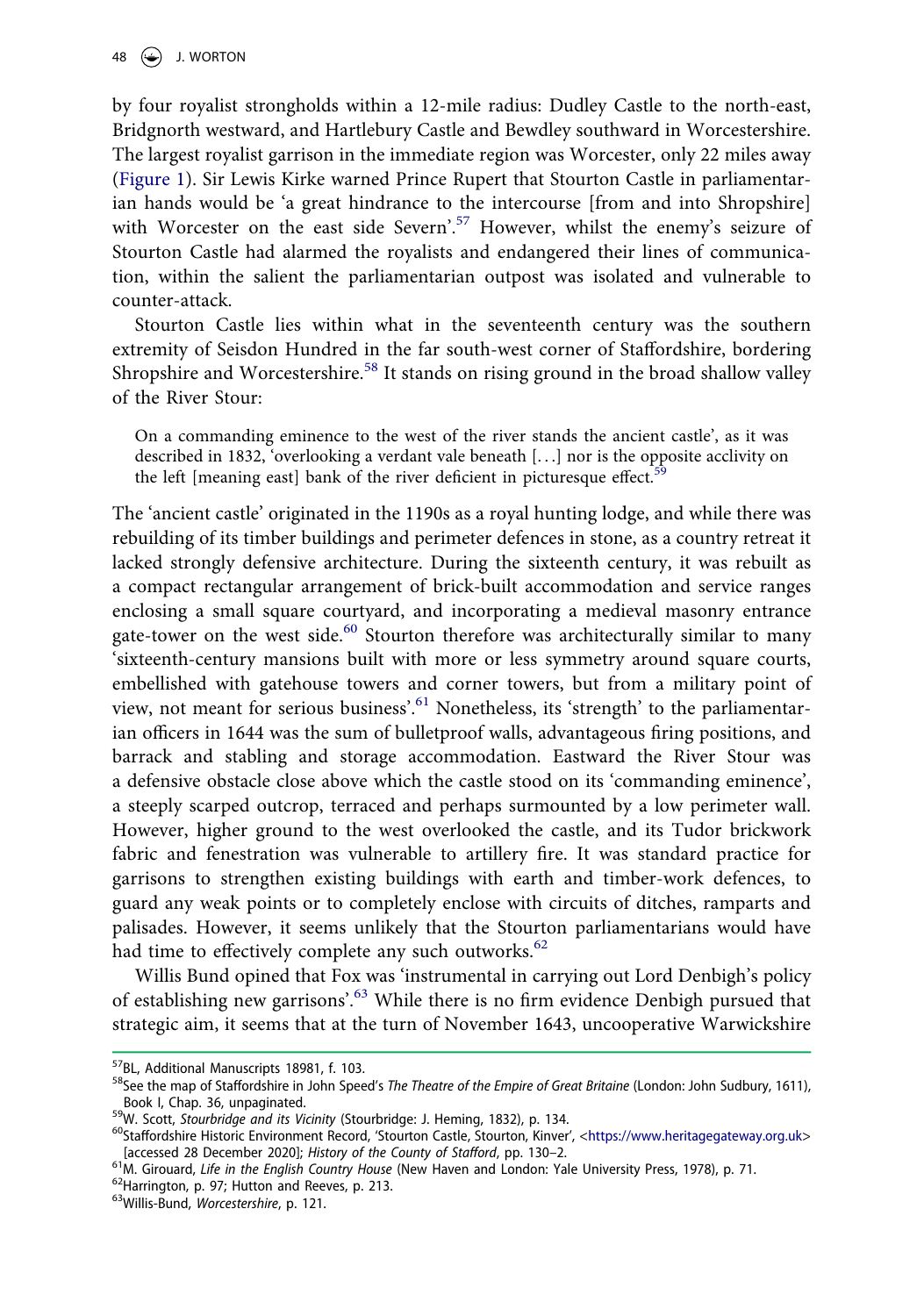

<span id="page-12-0"></span>**Figure 1.** Map of the region of the military activity during 1643–44 under discussion. (Author's own).

officers forestalled Denbigh's plan to enter Worcestershire to pre-empt royalist occupa-tion of Hartlebury Castle.<sup>[64](#page-12-1)</sup> That Stourton Castle had previously been considered as an objective may be inferred by Fox writing to brief Denbigh more fully 'than formerly' once it was taken. If Fox felt confident of his superior's backing to seize Stourton Castle, he also had the immediately pressing motive of diverting the actions of fellow parliamentarians who recently had jeopardized the maintenance of the Edgbaston garrison. On 15 March, Fox wrote to Denbigh angrily complaining that officers of the Earl's units recently posted to the Warwickshire/Worcestershire border in the vicinity of Edgbaston had seized provisions and horses, issued warrants to levy cash in Denbigh's name, and had looted certain households, in 'places as are obedient to my impositions and are promised protection from me'.<sup>[65](#page-12-2)</sup> Officers disrupting Fox's protection racket and contributions to the Edgbaston Garrison included the company commanders Captains Robert Tuthill and Roger Fenwick of the Earl of Denbigh's own Regiment of Foot (infantry). It was therefore no coincidence that Tuthill's and Fenwick's men formed the infantry component of the Stourton garrison.<sup>[66](#page-12-3)</sup> Having helped settle them there, Fox could restore the status quo of funding and provisioning his Edgbaston garrison.

<span id="page-12-3"></span><span id="page-12-2"></span><span id="page-12-1"></span>

<sup>&</sup>lt;sup>64</sup>BodL, Tanner Mss 62, f. 454, Denbigh to the Warwickshire county committee, 15 December 1643.<br><sup>65</sup>WRO, C2017/C9/58.<br><sup>66</sup>Both officers are mentioned in the Commonwealth Exchequer Papers at The National Archives (TNA), K Fenwick, SP28/131 Part 12, f. 15a, SP28/242 Part 3, f. 442; for Tuthill, SP28/131 Part 12, f. 15a, SP28/131 Part 12, ff. 11, 13. Fox mentions Fenwick's men in action at Stourton on 23 March, in WRO, C2017/C9/70, while Tuthill was at Edgbaston on the  $18<sup>th</sup>$ . WRO, C2017/C9/64.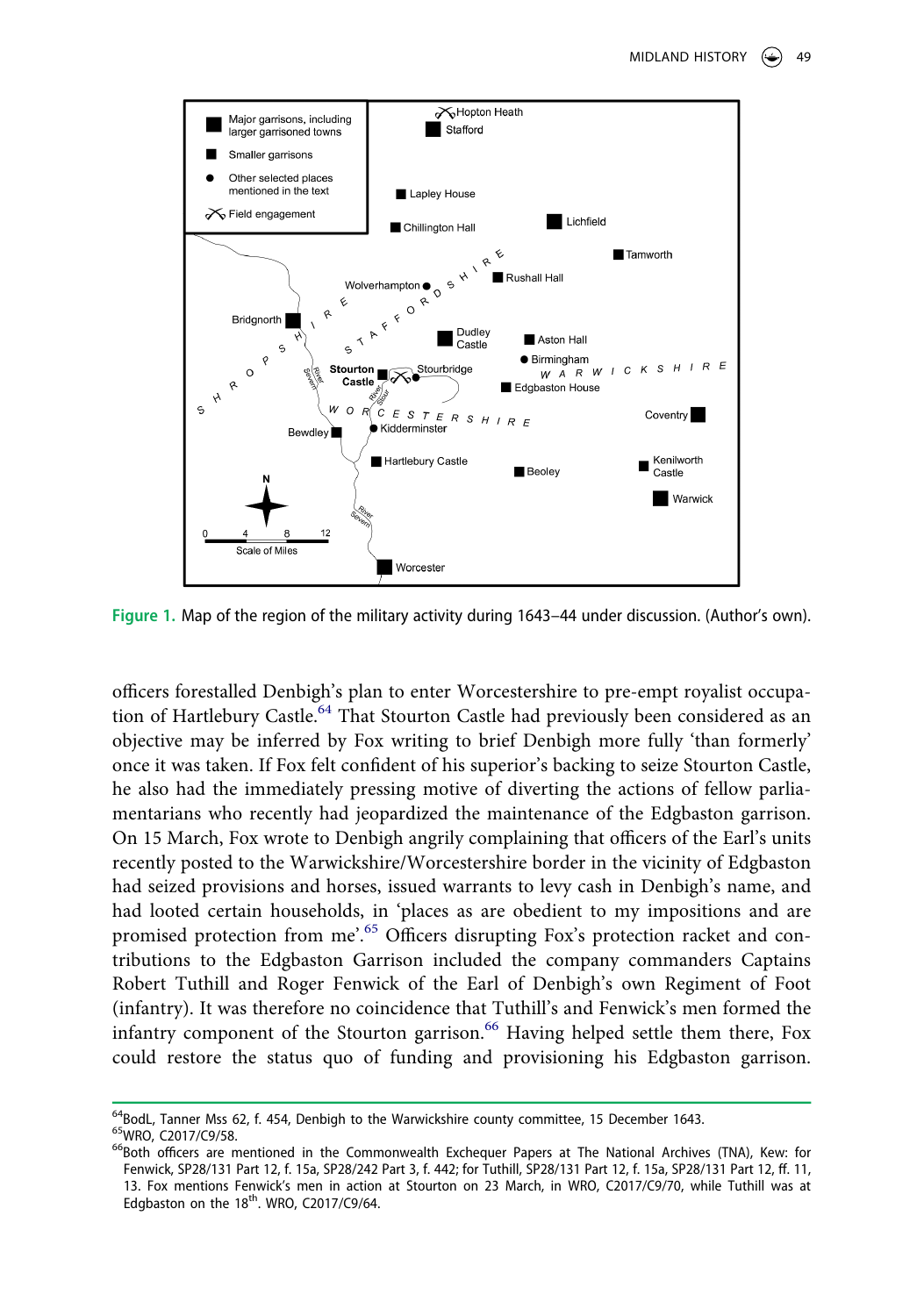Meanwhile, the Stourton parliamentarians could exact their own contributions further into enemy territory. Communities in north Worcestershire in reach from Stourton included the towns of Stourbridge and Kidderminster, and the villages and townships of Oldswinford, Hagley, Belbroughton, Pedmore, Churchill, Chaddesley Corbett and Lutley, which were already contributing towards the  $\text{\pounds}4,000$  monthly county levy imposed by the royalists.<sup>[67](#page-13-0)</sup>

Tax collection and enforcement was undertaken by the horsemen, cavalry or Dragoons, who were also a garrison's strike force and scouts. As Robinson has indicated, the routine activities of a garrison to command its hinterland could not be undertaken without a mounted unit.<sup>[68](#page-13-1)</sup> At Stourton this would be the attached troop of Horse commanded by Captain Humphrey Tudman, Fox's brother-in-law. Fox had recently received a colonelcy from the Earl of Denbigh to recruit and command a mounted regiment, already partly formed by the Edgbaston garrison, and Tudman's was one of its six troops of Horse and two of Dragoons. The Stourton garrison, comprising Tudman's Horse, and Tuthill's and Fenwick's Foot, perhaps numbered 140 officers and men at most, with Tuthill, probably the senior captain, in overall command.[69](#page-13-2)

It was not long before Tuthill's garrison encountered the enemy. The first clash occurred during the morning of Saturday 23 March, when a three-man scouting party sent to reconnoitre Sir Edward Sebright's mansion at Prestwood, two miles north-east of Stourton, fired upon passing royalists. They were the outriders, or picquet, of a convoy escort making the return journey to Worcester from Dudley Castle, having delivered to Leveson's garrison munitions including 20 barrels (20 hundredweight) of gunpowder and a supply of match cord.<sup>70</sup> Prince Rupert personally had ordered these supplies from the magazine at Oxford, and the consignment had been sent via Evesham to Worcester by direction of the Master-General of the Ordnance (artillery) Sir Henry Percy.<sup>[71](#page-13-4)</sup> Skirmishing intensified when some of the Stourton garrison, alerted by one of the scouts who had swum the River Stour, sallied out and rescued the other two members of the patrol. The parliamentarians fell back to the castle as the royalist main body, commanded by Major Harvey of Sir William Russell's Worcestershire Regiment of Foot, approached, numbering according to *Mercurius Aulicus* 110 Horse and Foot whereas the parliamentarians reckoned the enemy numbered 200 altogether. Tuthill summarily rejected Harvey's summons to surrender the castle, and after further desultory exchanges of fire the royalists withdrew at nightfall, probably remaining in the area and having reported back to Worcester.<sup>72</sup>

<span id="page-13-5"></span>

<span id="page-13-0"></span><sup>67</sup>J. W. Willis-Bund, ed., *The Diary of Henry Townshend of Elmley Lovett, 1640–1663, in 3 Volumes*, Vol. II (London:

<span id="page-13-1"></span>Worcester Historical Society, 1920), p. 113.<br><sup>68</sup>G. Robinson, *Horses, People and Parliament in the English Civil War: Extracting Resources and Constructing Allegiance<br>(Farnham: Ashqate Publishing, 2012), p. 5.* 

<span id="page-13-2"></span><sup>(</sup>Farnham: Ashgate Publishing, 2012), p. 5. 69Hopper, 'Garrison Warfare', p. 102; TT, *Mercurius Aulicus*, 30 March 1644, confirms on 907 that Tuthill was in

<span id="page-13-3"></span><sup>&</sup>lt;sup>70</sup>Match, supplied in coiled bundles, was a slow-burning cord fuse consumed in great amounts by Civil War armies as

<span id="page-13-4"></span>the means of igniting the charge in a matchlock musket, the standard-issue infantry firearm. 71W. A. Day, ed., *The Pythouse Papers: Correspondence Concerning the Civil War, the Popish Plot and a Contested Election in 1680* (London: Bickers & Son, 1879), pp. 61–2, Percy's letters from Oxford to Prince Rupert, 21 and 28 March 1644; WSL, SMS 537, Prince Rupert's Papers, letter Henry Jermyn, Oxford, to Prince Rupert, 16 March 1644. 72WRO, C2017/C9/70; TT, *Mercurius Aulicus*, 30 March 1644, 907.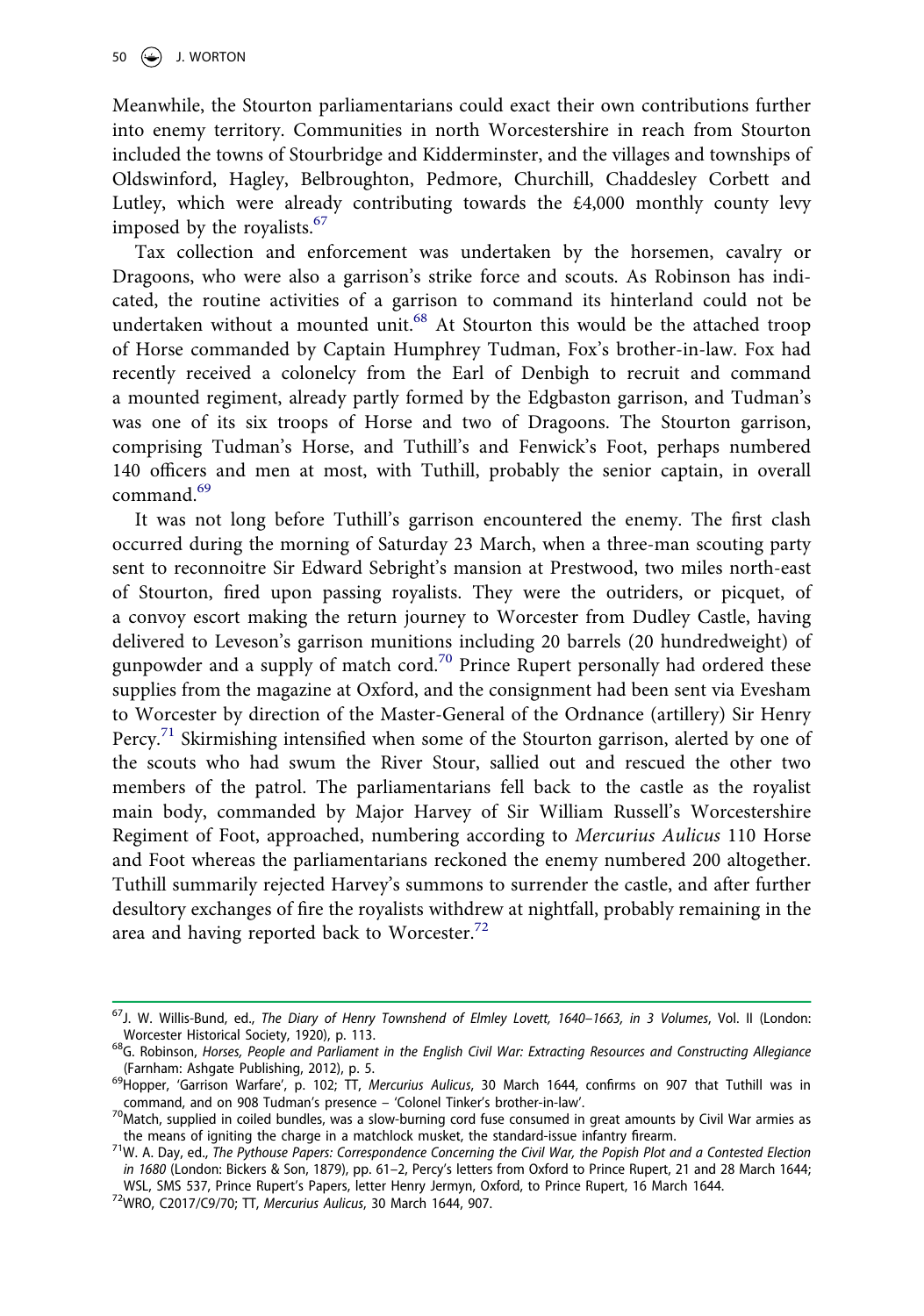The purpose of Fox's second-hand reporting from Edgbaston early next day relating the action to Denbigh was urgently to solicit reinforcements and supplies to be sent to Stourton; 'to keep that garrison strong which stands fit to annoy the enemy'.<sup>73</sup> On 23 March, however, Denbigh was preparing to leave Coventry next morning with a body of Horse and Dragoons. He marched to Leicester in support of the East Midland parliamentarians, who were fearful of where Prince Rupert would strike next after having dramatically relieved Newark and inflicted a defeat on the besieging parliamentarian army on the 21<sup>st</sup>. When Fox's dispatch reached Coventry later on the 24<sup>th</sup> Denbigh was gone. He did not return there until 2 April, on the same day that Prince Rupert was near Wolverhampton heading back to his headquarters at Shrewsbury.[74](#page-14-1) Rupert had limited his operations in the East Midlands to the relief of Newark, but on 26 March the parliamentary committee at Nottingham, convinced the Prince would assault Nottingham next day, urgently requested Denbigh's help. Believing the royalists had as many as 10,000 men deployed in the East Midlands, Denbigh wrote from Leicester urging the Committee of Both Kingdoms, the newly formed London-based war cabinet of the Scots-parliamentary alliance, to organize reinforcements. Denbigh's actions were also hampered by the disorderly and disobe-dient behaviour of the main body of Horse ostensibly under his command.<sup>[75](#page-14-2)</sup> With few reliable troops, and preoccupied with the military situation in the East Midlands, Denbigh was unable to intervene in the unexpected side-show at Stourton.

Fox's dispatch on 24 March was instead opened at Coventry by Humphrey Mackworth. He was a Shropshire lawyer, and by 1644 an army officer and a leading member of the parliamentary county committee for Shropshire. When royalists took over Shropshire in 1642 Mackworth had taken refuge in Coventry, where he associated with the Warwickshire county committee.<sup>76</sup> While at Coventry, he also undertook administrative and logistical duties, including receiving arms consignments Denbigh had sent from London.<sup>[77](#page-14-4)</sup> Mackworth, then, was an influential figure in the Association, and although he grew increasingly critical of Denbigh's military leadership, at this time he was trusted by the Earl to be party to his correspondence. In the annotations, he made to Fox's dispatch before it was sent after the Earl to Leicester, Mackworth wrote that the Warwickshire committee 'would afford some assistance if needs be'. Further reading between the lines suggests he instigated hurried arrangements to send some military supplies and reinforcements to Edgbaston in aid of the Stourton garrison.

Their sudden encroachment on royalist territory and lines of communication, as the skirmish on 23 March had quickly demonstrated, would have to be contested. Consequently, over the next three days royalist units converged on Stourton Castle intending, in Sir Lewis Kirke's phrase, 'to endeavour the recovery of it'.<sup>[78](#page-14-5)</sup> Detachments from Worcestershire, from the garrisons of Worcester, Hartlebury Castle and Bewdley,

<span id="page-14-1"></span>

<span id="page-14-0"></span><sup>&</sup>lt;sup>73</sup>WRO, C2017/C9/70.<br><sup>74</sup>Hamilton, *State Papers, 1644*, pp. 67–8, 89; C. H. Firth, ed., 'The Journal of Prince Rupert's Marches, 5 September 1642<br>to 4 July 1646', *The English Historical Review*, 13 (1898), 735–6.

<span id="page-14-2"></span><sup>&</sup>lt;sup>75</sup>WRO, C2017/C9/71; W. D. Hamilton, ed., *Calendar of State Papers, Domestic Series, of the Reign of Charles I, 1641–1643* (London: Eyre & Spottiswood for HMSO, 1887), p. 454; where Denbigh's dispatch to London of 26 March 1644 is miss-

<span id="page-14-3"></span>calendared; Hamilton, *State Papers, 1644*, pp. 89–91.<br><sup>76</sup>Hughes, p. 179; P. Gaunt, 'Mackworth, Humphrey (1603–1654)', in *ODNB* (2004) < [https://doi.org/10.1093/ref:odnb/](https://doi.org/10.1093/ref:odnb/37716)<br>37716 > [accessed 1 June 2021].

<span id="page-14-5"></span>

<span id="page-14-4"></span> $377$ WRO, C2017/C9/44.<br><sup>78</sup>BL, Additional Manuscripts 18,981, f. 103.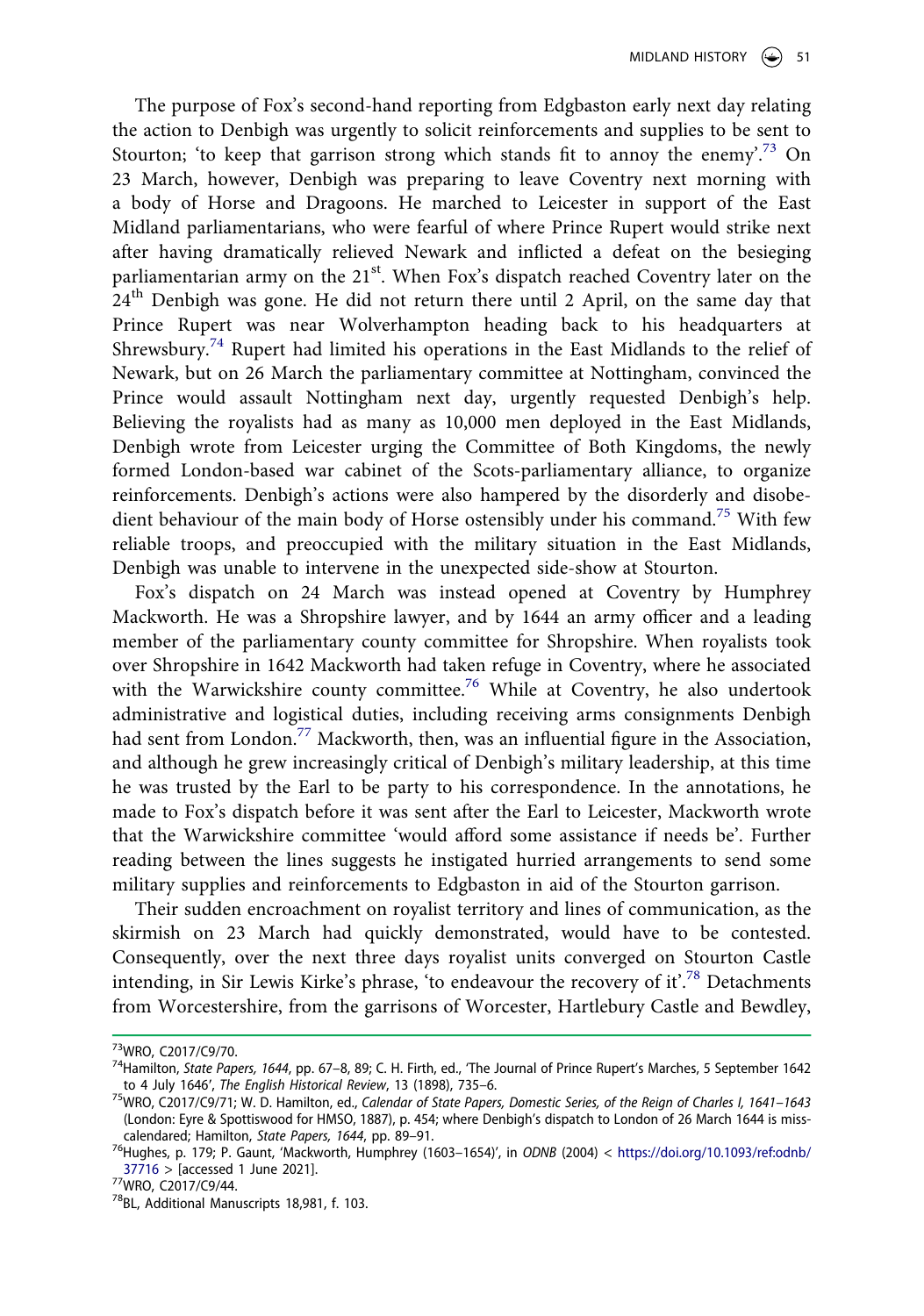and of soldiers then billeted at Kidderminster, formed the strength of Sir Gilbert Gerard's taskforce. They were joined from Shropshire by 30 Horse and 60 musketeers sent by Kirke from Bridgnorth.<sup>[79](#page-15-0)</sup> Because earlier in March Colonel Leveson had contributed 100 Horse and 200 Foot soldiers to Prince Rupert's field army for the relief of Newark, it seems unlikely Gerard received significant reinforcements from Dudley; however, the wounding of Sir Walter Wrottesley's son in the fighting at Stourton shows that Staffordshire royalists were present.<sup>[80](#page-15-1)</sup> The royalist regulars may also have been joined by some reluctant militiamen hurriedly conscripted from the Kidderminster area by the zealous royalist landowner Edward Broade of Dunclent. Broade had attempted locally to enforce the traditional levy to arms of all able-bodied men aged 16 to 60 known as the 'posse comitatus'.<sup>[81](#page-15-2)</sup>

The size of Gerard's force at Stourton can only be conjectured. Any note Gerard himself made of their number has not survived, and his adversary Fox in reporting the fighting on 27 March ambiguously described how 'we found their Horse something more in number  $[\,\ldots]$  and their Foot as many and more than we had'.<sup>82</sup> Although the Worcestershire forces had been reorganized since Gerard's arrival, royalist units in the county at the time probably included Colonel Samuel Sandy's Regiments of Horse and Foot, Sir William Russell's Regiment of Foot, and Gerard's own regiments of Horse and Foot.<sup>[83](#page-15-4)</sup> At Worcester on 10 February 1644, Gerard and leading Worcestershire royalists meeting with Prince Rupert as their new regional commander-in-chief had revised the county's military establishment at 500 Horse and 2,000 Foot soldiers.<sup>[84](#page-15-5)</sup> Gerard's force at Stourton may therefore have been 800 or more strong. In addition, and potentially decisively given the relative weakness of the castle's fabric, the royalists deployed three pieces of artillery; one each of types of cannon known in the nomenclature of the period as a Drake, a Saker, and a Demi-Cannon. While the first was primarily an antipersonnel weapon, the other pieces fired larger calibre shot capable of smashing gates and window casements and breaking brickwork.<sup>85</sup> While moving and supplying contemporary artillery was logistically very demanding, its psychological effect alone could intimidate a small garrison quickly to end its resistance, sometimes without a shot having been fired. In later March 1644, for instance, an 800-man royalist task-force with a single heavy cannon led from Chester by John Lord Byron picked off parliamentarian outposts in the Flintshire/Shropshire borderland. 'We lost not one man in taking of both houses', wrote one of Byron's officers, after the defenders of the manor houses at Emral and Hanmer capitulated on 27 and 28 March, respectively, 'for when they saw the piece of ordnance we had they yielded both houses'. The parliamentarians occupying Bettisfield Hall also surrendered next day when confronted by Byron's 'great piece of battery'[.86](#page-15-7)

<span id="page-15-1"></span>

<span id="page-15-0"></span><sup>&</sup>lt;sup>79</sup>lbid.<br><sup>80</sup>His Highness Prince Rupert's Raising the Siege at Newark upon Trent, 21 March 1643 (1644), p. 1; WSL, SMS 454/2,<br>Letters and Papers of the Swinfen family, 1644–1724.

<span id="page-15-3"></span>

<span id="page-15-4"></span>

<span id="page-15-5"></span>

<span id="page-15-7"></span><span id="page-15-6"></span>

<span id="page-15-2"></span><sup>&</sup>lt;sup>81</sup>Atkin, *Worcestershire Under Arms*, p. 68; Willis-Bund, *Worcestershire*, pp. 176, 204–5.<br><sup>82</sup>WRO, C2017/C9/73.<br><sup>83</sup>Atkin, *Worcestershire Under Arms*, pp. 82, 179, 182, 184–5.<br><sup>84</sup>Henry Townshend, p. 160.<br><sup>85</sup>Hutton *and Family of Hanmer in Flintshire* (London: Chiswick Press, 1877), p. 71.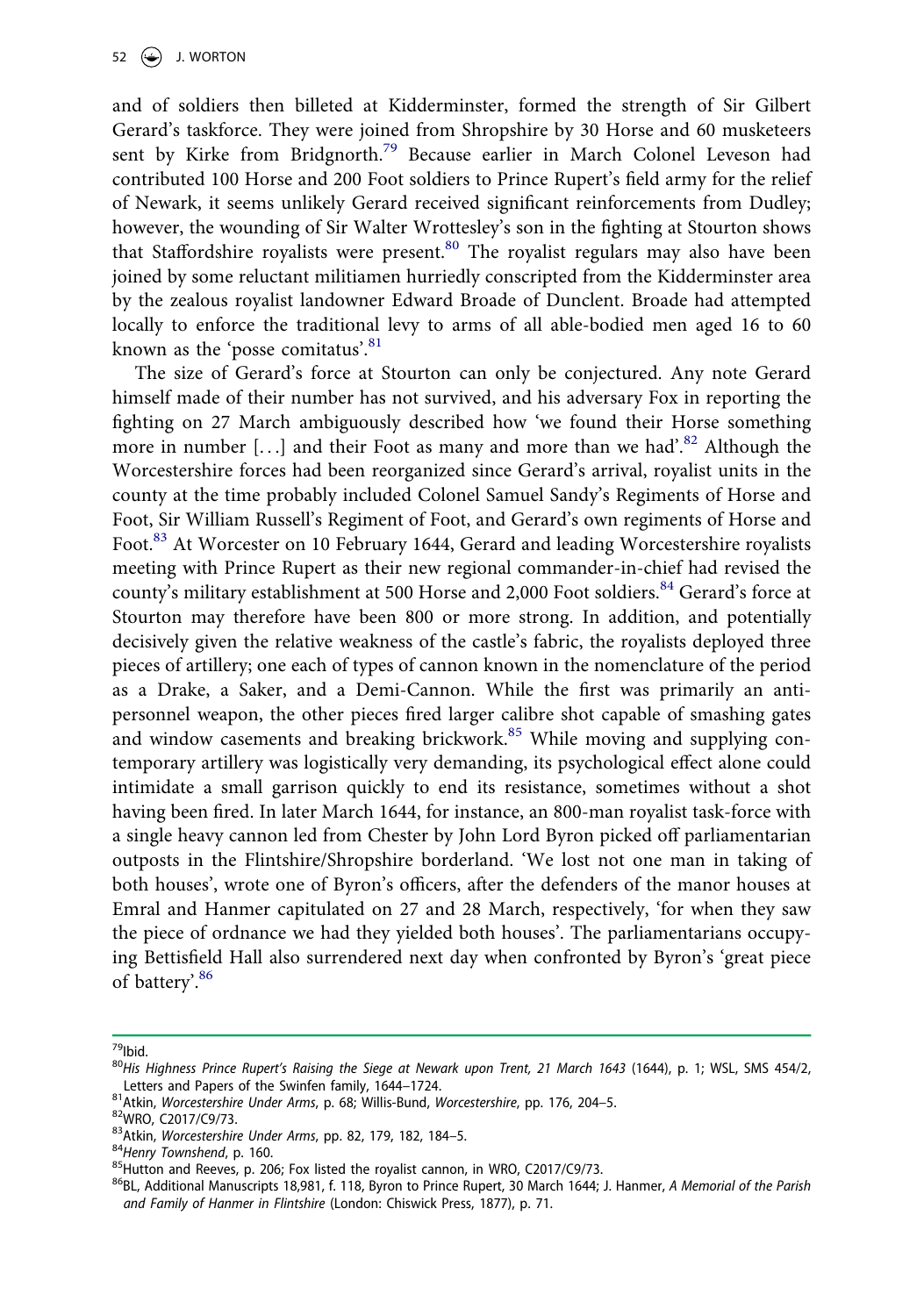The same day Emral Hall fell, on Wednesday 27 March, Colonel Fox's force set out to relieve and resupply the Stourton garrison. Fox does not mention their start point, but given it is 14 miles from the Edgbaston area to Stourton he may overnight have prepositioned his men at Stourbridge just three miles away. Fox had under command four troops of Horse and mounted Dragoons; two, his own, and his brother, Major Reignold Fox's troop, from Fox's regiment, together with the attached troops of Captain Richard Turton and Captain Hunt. Turton's troop was part of the Earl of Denbigh's Regiment of Horse, while Hunt's men, who on 17 March were based at Tamworth, seem to have been Dragoons from the Warwickshire committeeman Colonel Purefoy's mounted regiment. The strength of Fox's infantry was 110 men in two companies of Warwickshire Foot from Coventry, joined by dismounted Dragoons from Fox's regi-ment acting as infantry. Fox's force probably numbered upward of 400 men.<sup>[87](#page-16-0)</sup>

The parliamentarians are likely to have approached Stourton westward from Stourbridge in the direction of the present A458 road. Leaving the infantry to escort the military supplies for the garrison, presumably carried on carts or pack horses, Fox went ahead with the horsemen intending 'to give them [the royalists] alarm to encourage the castle'. Crossing the River Stour, they appear to have taken royalists in the immediate vicinity of the castle by surprise; according to Fox, they withdrew 'into a body', perhaps to some earthwork fieldworks begun to emplace and protect the artillery in preparing for a siege. Fox got within earshot of the garrison, who reported they had sufficient gunpowder for two or three days fighting only. However, once, it may be assumed, Gerard and his officers recognized that the parliamentarians were outnumbered, royalist infantry were advanced whose musketry forced Fox to withdraw back across the Stour. He re-positioned his horsemen on 'a hill in sight of the castle where we thought ourselves reasonable secure' to await the arrival of the infantry with the convoy. This feature was the 'opposite acclivity', the higher ground on the east side of the Stour valley described in 1832, in the vicinity of Dunsley bank and, until its demolition in 2001, the site of the landmark Stewponey Inn. Fox's position was within 500 yards of the castle, from the vicinity of which the royalists attacked across the Stour. Fox's horsemen seem to have been further disordered by royalist musketry, this time from infantry deployed as an advanced skirmish line in a tactic known as a 'forlorn hope'. They then made way for a charge by their Horse. A short melee ensued, in which the better-equipped royalists had the advantage. Fox acknowledged the 'strength' of the enemy cavalry, 'being the best as are lately seen'; *Mercurius Aulicus* characterized them as 'volunteers and gentlemen of quality'. A well accoutred Civil War cavalryman, known as a 'harquebusier', was protected by a steel helmet called a 'pot', and by a cuirass of breast and back plates or, and sometimes in addition to, a protective hardened leather jacket known as a buff coat, and was armed with a sword and firearms,

<span id="page-16-0"></span><sup>&</sup>lt;sup>87</sup>This reconstruction of the probable order of battle of Fox's force and of the course of the fighting on 27 March is based on Fox's dispatch to the Earl of Denbigh, WRO, C2017/C9/73; on the reporting in *Mercurius Aulicus* for week ending 30 March 1644, 907–8; and on an anonymous account written from Stourbridge on 30 March 1644 published in the 5 April 1644 edition of the journal *Occurrences of Certain Speciall and Remarkable Passages in Parliament, and the Affaires of the Kingdom*, BL, E.40 (26), TT. Turton is identified in WRO, CR 2017/C10/70, an undated officers' petition; Hunt, at Tamworth, in WRO, CR 2017/C9/61 and with his troop listed in WRO, CR 2017/C9/40. As to the strength of Fox's force, *Mercurius Aulicus* reported 250 Horse and Dragoons but no Foot, while the Stourbridge eyewitness reckoned 200 horsemen and 200 Foot soldiers. The latter numbers are here accepted as more probable.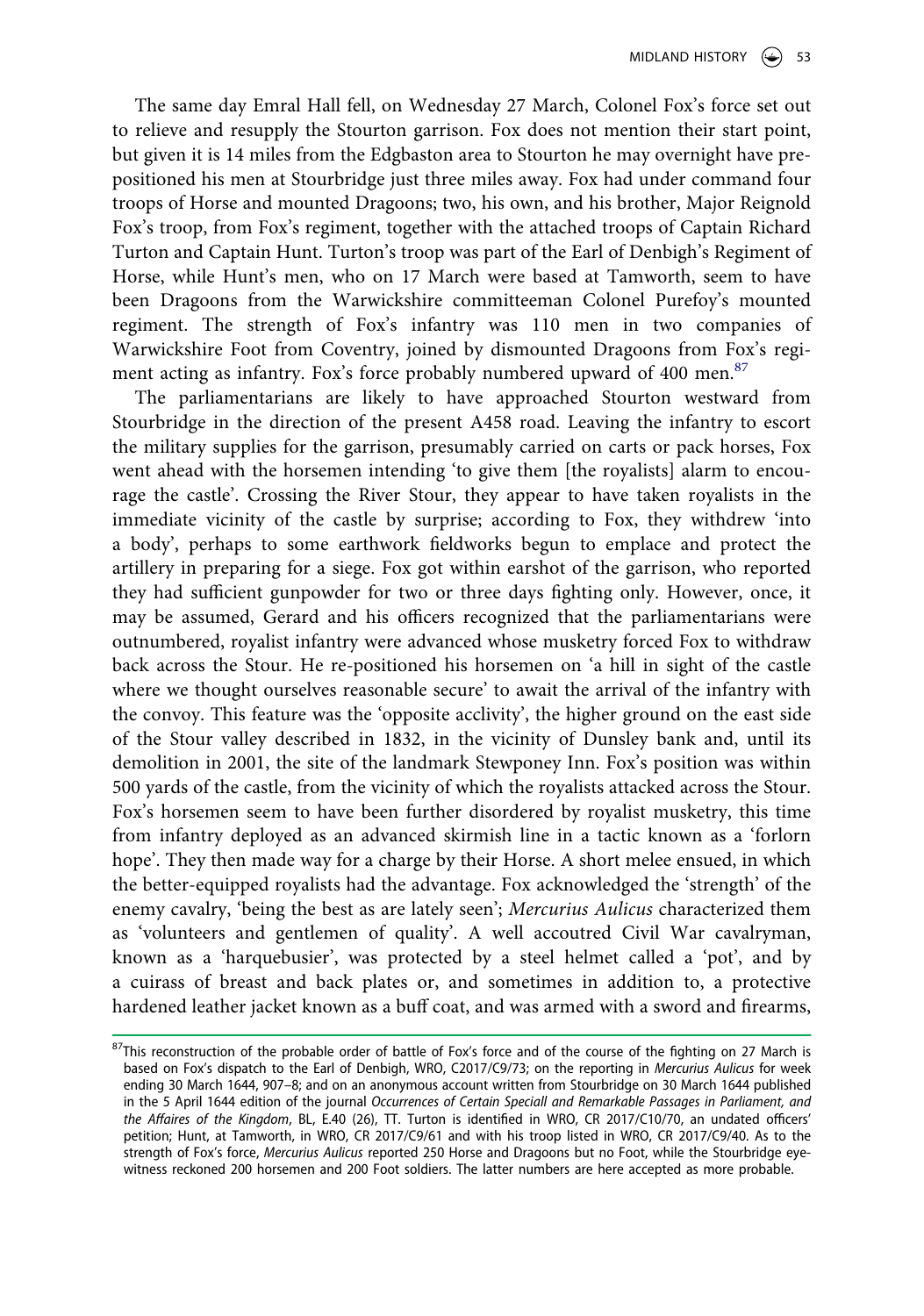a pair of pistols and/or sometimes a carbine, a shortened musket.<sup>88</sup> However, in June 1644, of the 281 officers and men of Fox's Regiment of Horse and Dragoons only 74 mustered as being fully equipped and mounted[.89](#page-17-1) Three months earlier at Stourton, then, Fox's troopers as well as being outnumbered were probably also illequipped for close combat on horseback. Consequently, part of them, in Fox's words 'failing', broke ranks and rode 'disorderly' towards the support of their infantry, soon followed by the rest with the royalists in pursuit. The remainder of the action may be pictured as a running fight, in which the superior royalist Horse picked off stragglers and harassed the parliamentarians as they retreated more or less in a body towards Stourbridge, over the ridge at Wollaston and across the unenclosed ground of Stourbridge Heath into the town itself: a distance of about three miles as mentioned by *Mercurius Aulicus*, which described the royalists as having 'pursued the execution almost three miles'. Entering Stourbridge, Fox was able to rally his men and they seem to have had the better of the royalist Horse in the ensuing street fighting. Cavalry were ill-suited to fighting in a built-up area, and the royalists lost two horsemen killed and six, including a captain, captured. We can assume that at this point, the royalists broke off the action and withdrew from Stourbridge, leaving Fox with most of his force intact to return to Edgbaston by night-time.

Given the conflicting reports, the total number of casualties remain unknown; as an anonymous eye-witness at Stourbridge admitted: 'But how many were wounded and slain I can give you no exact account<sup>'.90</sup> Sir Gilbert Gerard trumpeted to Prince Rupert 'we killed 50 men upon the place', an improbable 13% of Fox's likely 400 men, but two days earlier Sir John Mennes, a senior royalist officer at Shrewsbury, reported to the Prince that Gerard had taken Stourton Castle and only eight parliamentarians were killed.<sup>[91](#page-17-3)</sup> Gerard's figures of 38 prisoners and 18 horses taken is not too dissimilar to the 30 men missing in action Fox admitted to on the night of the engagement, as well as two or three killed. There were probably few royalist fatalities: *Mercurius Aulicus*  admitted to two officers killed but denied any other casualties: 'not any common soldiers as much as hurt'.

While Fox's defeat was not catastrophic, the outcome of the skirmishing on 27 March was to leave the Stourton garrison besieged with no foreseeable prospect of relief. Having seen from the castle Fox's force being driven away and facing the demoralizing prospect of an artillery bombardment, the Stourton parliamentarians decided to surrender later the same day. Their capitulation was negotiated in accordance with the contemporary consensual codes of military conduct forming customary laws of war. Laws affecting sieges allowed for increasingly harsher terms the longer a garrison resisted. But by acknowledging their hopeless situation and so avoiding further loss of life, the Stourton garrison merited generous terms. The most honourable surrender settlement allowed a garrison to depart freely, remaining fully equipped and with its colours (flags) unfurled, to a designated refuge.<sup>92</sup> The provisions agreed between Sir Gilbert Gerard and Captain Tuthill, that Fox agreed were still 'honourable

<span id="page-17-0"></span><sup>88</sup>T. Richardson and G. Rimer, *Littlecote: The English Civil War Armoury* (Leeds: Royal Armouries, 2012), pp. 2, 132–3, 269– 70, 290.<br><sup>89</sup>Hopper, 'Garrison Warfare', 102.<br><sup>90</sup>TT, *Occurrences*, unpaginated.<br><sup>91</sup>WSL, SMS 518/3; WSL, SMS 478/13/36, Mennes to Prince Rupert, 20 March 1644.<br><sup>92</sup>B. Donagan, 'Codes and Conduct in the English Civil War

<span id="page-17-2"></span><span id="page-17-1"></span>

<span id="page-17-3"></span>

<span id="page-17-4"></span>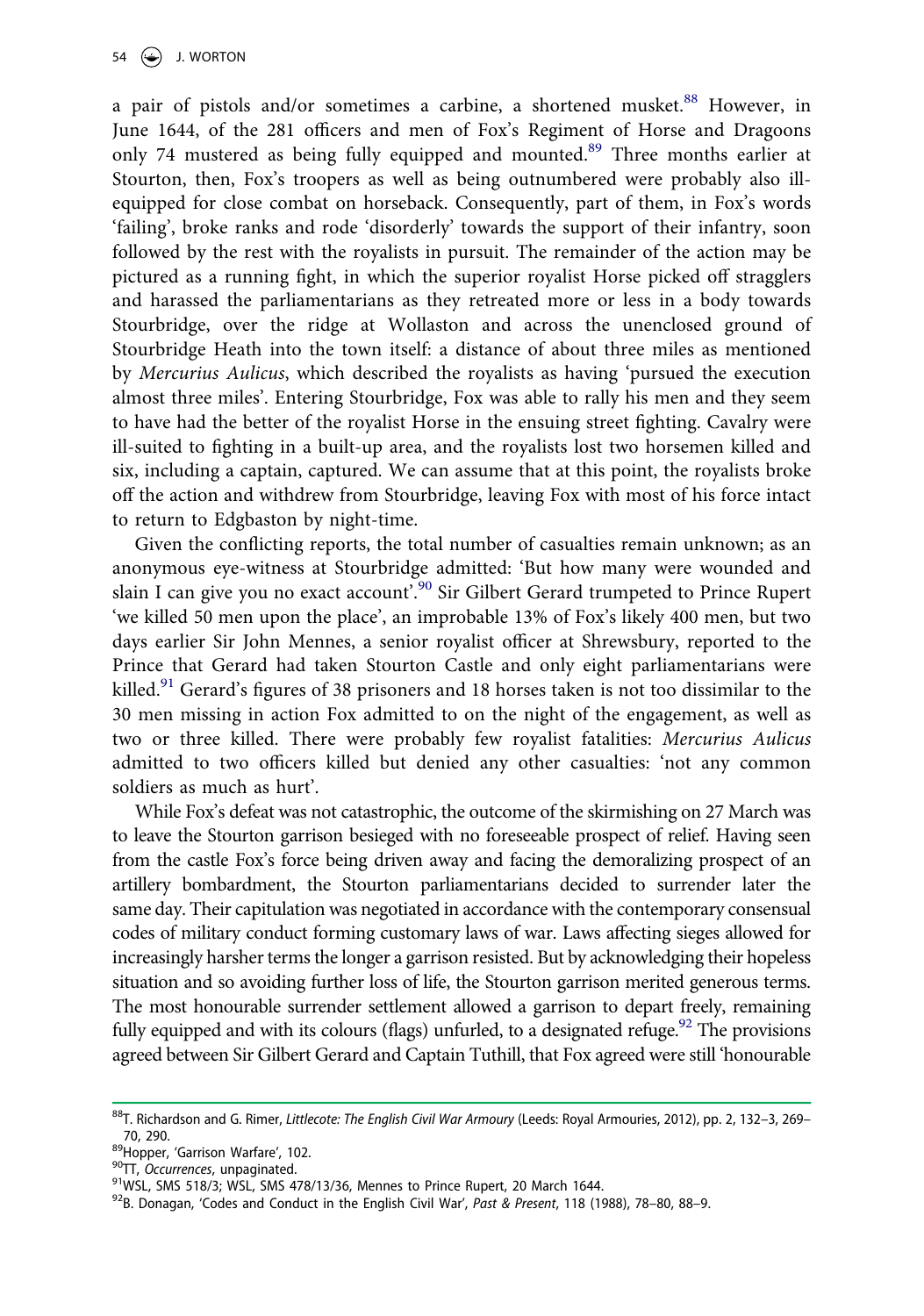conditions', were the next most virtuous; stipulating that the parliamentarians could leave after surrendering their weapons (the officers kept their personal arms and horses). Gerard accepted Captain Tudman's word as Fox's close relative to comply with the treaty of surrender, and the parliamentarians were allowed to march unguarded with safe passage to Edgbaston, where they arrived during the 28<sup>th</sup>.<sup>93</sup> Gerard returned to Worcester, leaving Stourton Castle garrisoned by the 60-man company of Captain Edward Ashton of Gerard's own Regiment of Foot.<sup>94</sup>

Any later Civil War military history of Stourton Castle is beyond the scope of this article. However, the sources seem silent as to how long it remained in royalist hands, or whether parliamentarians regained control.<sup>[95](#page-18-2)</sup>

#### **Conclusions**

The five-day campaign during March 1644 in which royalist and parliamentarian forces contested Stourton Castle involved tactical actions that were characteristic of intergarrison warfare. These included: the military occupation of an advantageously sited and sizable building complex, suitable as a defensive base and also well situated for offensive operations; skirmishing between opposing scouts and other small detachments; the encirclement of a stronghold and preparation to besiege it; an attempt by a relieving force to break a siege resulting in an open field engagement; and the negotiated capitulation of a garrison according to the accepted laws of war. The reasons why the parliamentarians sited and the royalists sought to eliminate the Stourton garrison, including to destabilize the enemy by encroaching on their territory, and to threaten their communications and resources, and acting in turn to thwart the enemy from fulfiling those objectives, followed the pattern of inter-garrison conflict elsewhere. Stourton Castle itself, as a Tudor mansion in all but name, was a typical improvised stronghold of the period, as were the garrisoned gentry houses at Edgbaston, Aston, Chillington and Beoley.

The outcome of the Stourton campaign for the parliamentarians was a regional setback in attempting to extend their garrison network in the West Midlands into an area under royalist influence. By capturing Stourton Castle the royalists strengthened their hold on those parts of south Staffordshire and north Worcestershire. By defeating the notorious 'Tinkerley Fox' the royalists also gained a propaganda coup alongside their tactical success. Colonel John Fox himself may be reconsidered as being less of a military maverick, for having acted offensively to achieve an objective of wider benefit to the parliamentarian West Midland Association. However, the brief advantage gained by the opportunistic occupation of Stourton Castle was lost when sufficient reinforcements were unavailable for the parliamentarians to beat off the besieging royalists. If Fox riskily had intended to goad his commander-in-chief into co-ordinated offensive action it failed, because at the time the Earl of Denbigh, who anyway lacked substantial and reliable forces of his own, was campaigning elsewhere. These events demonstrate that garrison warfare was more often shaped by tactical exigency than by strategic

<span id="page-18-2"></span><span id="page-18-1"></span>

<span id="page-18-0"></span><sup>&</sup>lt;sup>93</sup>TT, *Mercurius Aulicus*, 30 March 1644, 908; WRO, C2017/C9/74.<br><sup>94</sup>WSL, MS 454/2; Atkin, *Worcestershire Under Arms*, p. 185.<br><sup>95</sup>Stourton was unmentioned by Symonds in his listing of opposing Midland garrisons in 1645 *passim*.